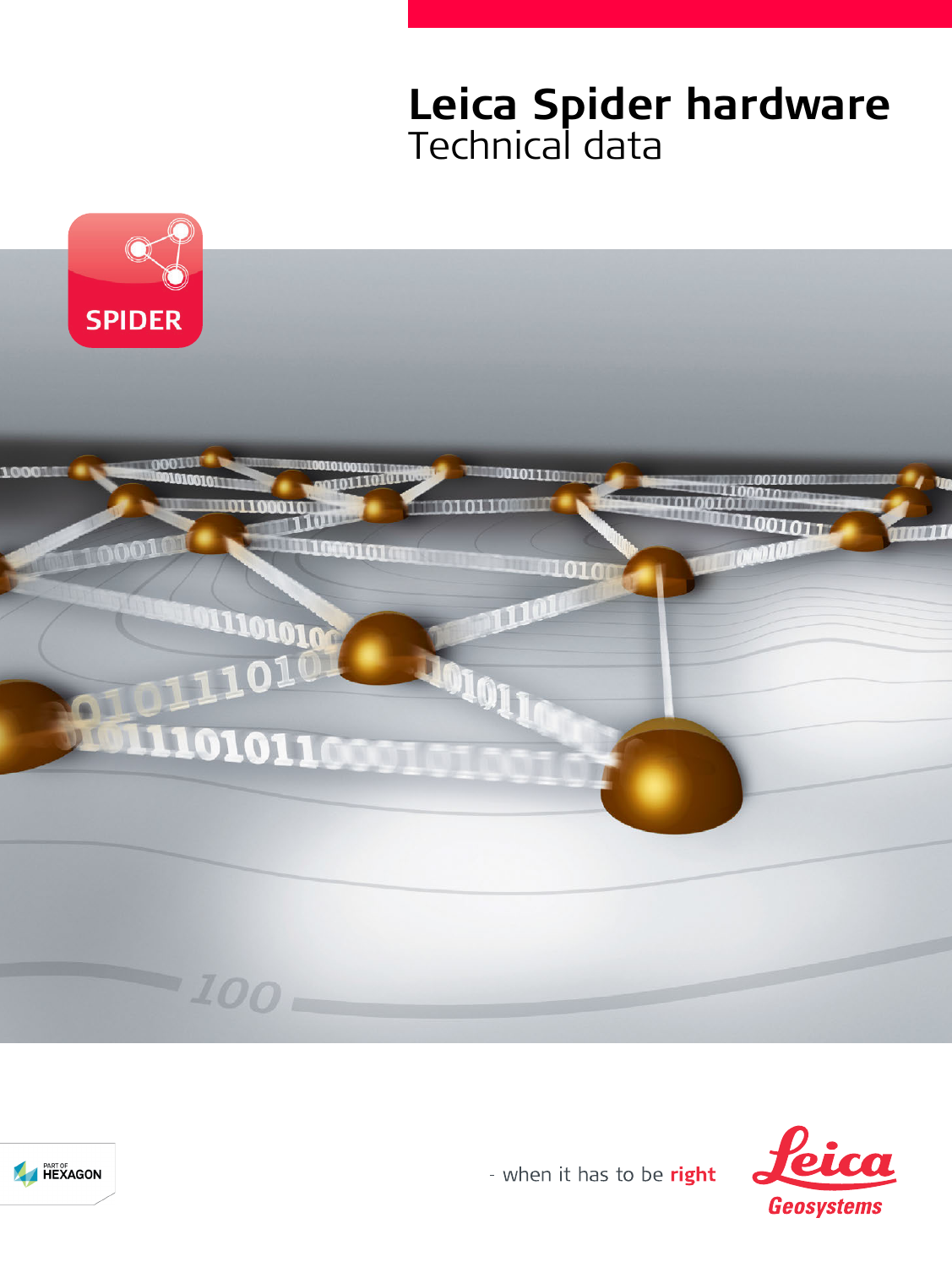# **Introduction**

| Introduction                        |                                                                                                                                                                                                                                                                                                                                                                                                                                         |                                                                                                                                                                                                                                                                                                                                                                                         |  |  |  |
|-------------------------------------|-----------------------------------------------------------------------------------------------------------------------------------------------------------------------------------------------------------------------------------------------------------------------------------------------------------------------------------------------------------------------------------------------------------------------------------------|-----------------------------------------------------------------------------------------------------------------------------------------------------------------------------------------------------------------------------------------------------------------------------------------------------------------------------------------------------------------------------------------|--|--|--|
|                                     | This brochure contains important technical data regarding GNSS Receivers and<br>Antennas.<br>Read carefully through the Technical Data.                                                                                                                                                                                                                                                                                                 |                                                                                                                                                                                                                                                                                                                                                                                         |  |  |  |
| <b>Trademarks</b>                   | • Windows is a registered trademark of Microsoft Corporation in the United States<br>and other countries<br>SD is a trademark of the SD Card Association<br>• <i>Bluetooth®</i> is a registered trademark of Bluetooth SIG, Inc.<br>All other trademarks are the property of their respective owners.                                                                                                                                   |                                                                                                                                                                                                                                                                                                                                                                                         |  |  |  |
| <b>Validity of this</b><br>brochure |                                                                                                                                                                                                                                                                                                                                                                                                                                         | This brochure applies to the Leica GR10/GR25.                                                                                                                                                                                                                                                                                                                                           |  |  |  |
| @Leica Geosystems                   | myWorld@Leica Geosystems (https://myworld.leica-geosystems.com) offers a<br>wide range of services, information and training material.<br>With direct access to myWorld, you are able to access all relevant services whenever<br>it is convenient for you, 24 hours a day, 7 days per week. This increases your efficiency<br>and keeps you and your equipment instantly updated with the latest information from<br>Leica Geosystems. |                                                                                                                                                                                                                                                                                                                                                                                         |  |  |  |
|                                     | <b>Service</b>                                                                                                                                                                                                                                                                                                                                                                                                                          | <b>Description</b>                                                                                                                                                                                                                                                                                                                                                                      |  |  |  |
|                                     | myProducts                                                                                                                                                                                                                                                                                                                                                                                                                              | Add all Leica Geosystems products that you and your company<br>own. View detailed information on your products, buy additional<br>options or Customer Care Packages (CCPs), update your products<br>with the latest software and keep up-to-date with the latest<br>documentation.                                                                                                      |  |  |  |
|                                     | myService                                                                                                                                                                                                                                                                                                                                                                                                                               | View the service history of your products in Leica Geosystems<br>Service Centres and detailed information on the services<br>performed on your products. For your products that are currently<br>in Leica Geosystems Service Centres view the current service<br>status and the expected end date of service.                                                                           |  |  |  |
|                                     | mySupport                                                                                                                                                                                                                                                                                                                                                                                                                               | Create new support requests for your products that will be<br>answered by your local Leica Geosystems Support Team. View the<br>complete history of your Support and view detailed information<br>on each request in case you want to refer to previous support<br>requests.                                                                                                            |  |  |  |
|                                     | myTraining                                                                                                                                                                                                                                                                                                                                                                                                                              | Enhance your product knowledge with the Leica Geosystems<br>Campus - Information, Knowledge, Training. Study the latest<br>online training material or download training material on your<br>products. Keep up-to-date with the latest News on your products<br>and register for Seminars or Courses in your country.                                                                   |  |  |  |
|                                     | myTrustedServices                                                                                                                                                                                                                                                                                                                                                                                                                       | Offers increased productivity while at the same time providing<br>maximum security.<br>myExchange<br>With myExchange you can exchange any files/objects from<br>your computer to any of your Leica Exchange Contacts.<br>mySecurity<br>If your instrument is ever stolen, a locking mechanism is avail-<br>able to ensure that the instrument is disabled and can no<br>longer be used. |  |  |  |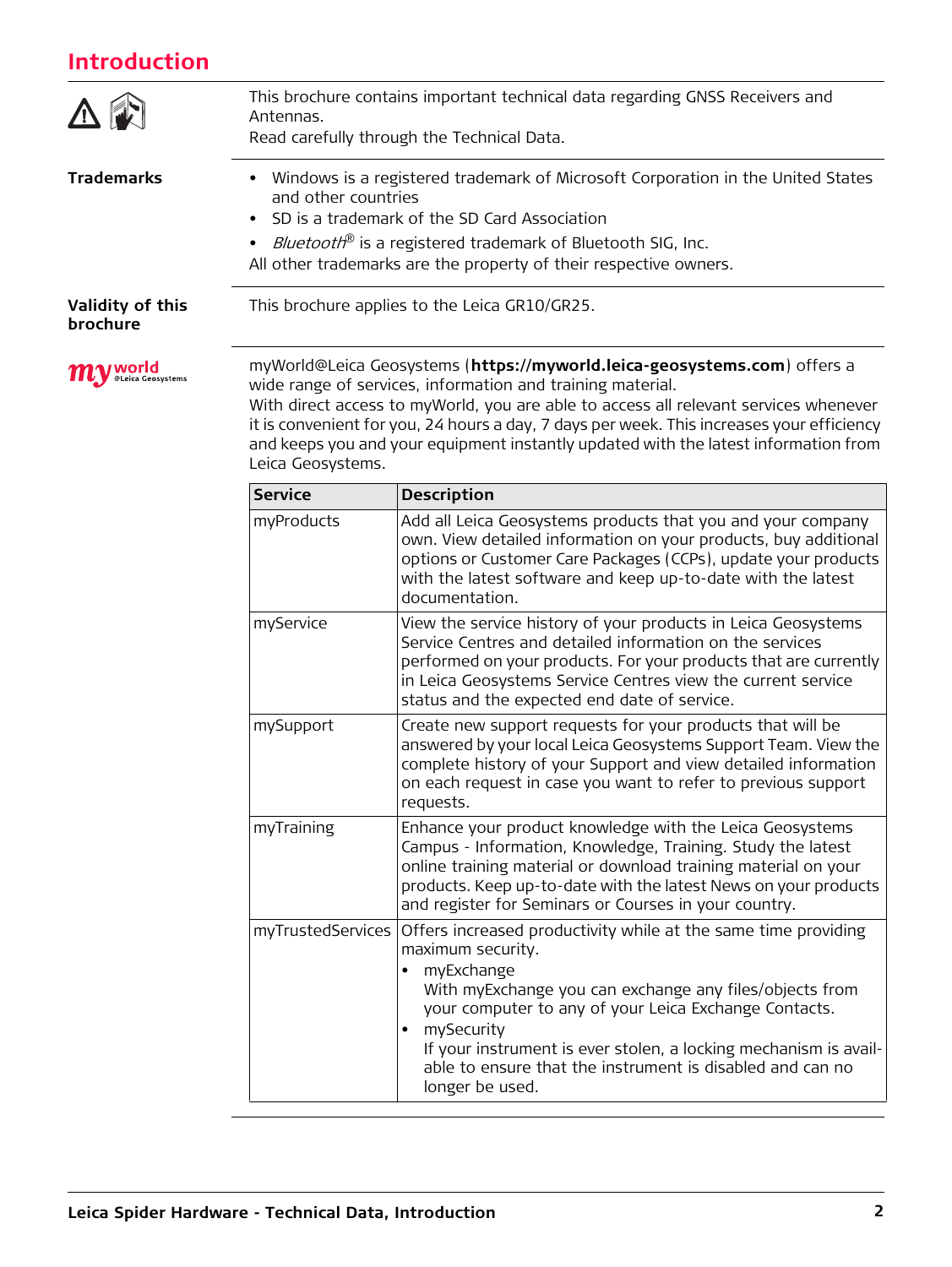# **Table of Contents**

### **In this brochure Chapter Page [1](#page-3-0) GNSS Receivers [4](#page-3-0)** [1.1](#page-3-1) Overview [4](#page-3-1) [1.2](#page-6-0) Tracking Characteristics [7](#page-6-0) [1.2.1](#page-6-1) Overview [7](#page-6-1) [1.2.2](#page-7-0) Measurement Precision [8](#page-7-0) [1.2.3](#page-7-1) Measurement Resolution [8](#page-7-1) [1.2.4](#page-7-2) Accuracy [8](#page-7-2) [1.3](#page-9-0) Data Recording [10](#page-9-0) [1.4](#page-10-0) Data Streaming [11](#page-10-0) [1.5](#page-11-0) Memory [12](#page-11-0) [1.6](#page-12-0) User Interface [13](#page-12-0) [1.6.1](#page-12-1) Overview [13](#page-12-1) [1.6.2](#page-12-2) GR10 User Interface [13](#page-12-2) [1.6.3](#page-12-3) GR25 User Interface [13](#page-12-3) [1.6.4](#page-13-0) Operation [14](#page-13-0) [1.7](#page-14-0) Connectors, Ports and Devices [15](#page-14-0) [1.7.1](#page-14-1) Connector Ports Overview [15](#page-14-1) [1.7.2](#page-15-0) Connectors [16](#page-15-0) [1.7.3](#page-17-0) Communications Devices [18](#page-17-0) [1.7.4](#page-17-1) External Controllers [18](#page-17-1) [1.8](#page-18-0) Ethernet Services [19](#page-18-0) [1.9](#page-19-0) Weight & Dimensions [20](#page-19-0) [1.10](#page-19-1) Environmental Specifications [20](#page-19-1) [1.11](#page-20-0) Power & Electrical Certifications [21](#page-20-0)

**[2](#page-21-0) GNSS Antennas [22](#page-21-0)**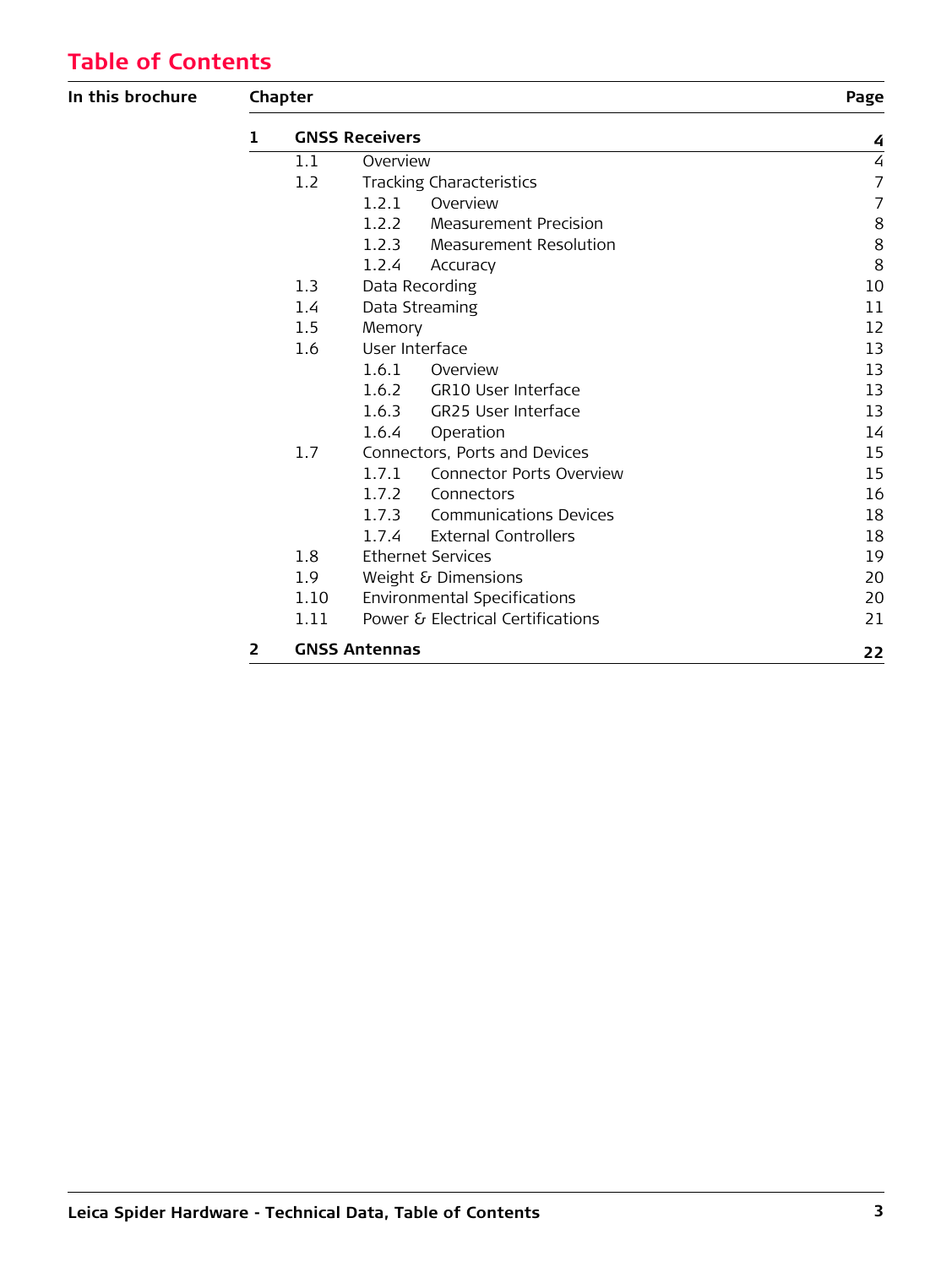# <span id="page-3-0"></span>**1 GNSS Receivers**

<span id="page-3-1"></span>

# **1.1 Overview**

|                                                                                        | GR10 Basic (774 409) | 848<br>Performance (778<br>GR <sub>10</sub> | Professional (778 849<br><b>GR10</b> | 363<br>GR10 Unlimited (823 | Basic (799 085)<br><b>WLAN</b><br><b>GR25</b> | WLAN Performance (799 088)<br>GR25 | WLAN Professional (799 090)<br>GR25 | 364)<br>WLAN Unlimited (823<br>GR25 | Bluetooth Basic (744 410)<br>GR25 | 054)<br>Bluetooth Performance (789<br>GR25 | Bluetooth Professional (789 055<br>GR25 | 365)<br>GR25 Bluetooth Unlimited (823 |
|----------------------------------------------------------------------------------------|----------------------|---------------------------------------------|--------------------------------------|----------------------------|-----------------------------------------------|------------------------------------|-------------------------------------|-------------------------------------|-----------------------------------|--------------------------------------------|-----------------------------------------|---------------------------------------|
| <b>Supported GNSS</b><br><b>Systems</b>                                                |                      |                                             |                                      |                            |                                               |                                    |                                     |                                     |                                   |                                            |                                         |                                       |
| GPS L1 & L2 (including L2C)                                                            | $\bullet$            | $\bullet$                                   | $\bullet$                            | $\bullet$                  | $\bullet$                                     | $\bullet$                          | $\bullet$                           | $\bullet$                           | $\bullet$                         | $\bullet$                                  | $\bullet$                               | $\bullet$                             |
| GPS L5                                                                                 | $\circ$              | $\circ$                                     |                                      |                            | $\circ$                                       | $\circ$                            | $\bullet$                           | $\bullet$                           | $\circ$                           | $\circ$                                    | $\bullet$                               |                                       |
| GLONASS L1 & L2<br>(including L2C)                                                     | $\circ$              | $\circ$                                     | $\bullet$                            | $\bullet$                  | $\circ$                                       | $\circ$                            | $\bullet$                           | $\bullet$                           | $\bigcirc$                        | $\circ$                                    | $\bullet$                               |                                       |
| Galileo E1/E5a/E5b/AltBOC                                                              | $\circ$              | $\circ$                                     | $\bullet$                            | $\bullet$                  | $\circ$                                       | $\circ$                            | $\bullet$                           | $\bullet$                           | $\circ$                           | $\bigcirc$                                 | $\bullet$                               | $\bullet$                             |
| BeiDou                                                                                 | $\circ$              | $\circ$                                     | $\circ$                              | $\bullet$                  | $\circ$                                       | $\circ$                            | $\circ$                             | $\bullet$                           | $\circ$                           | $\circ$                                    | $\circ$                                 |                                       |
| QZSS L1 & L2                                                                           | $\circ$              | $\circ$                                     | $\circ$                              | $\bullet$                  | $\circ$                                       | $\circ$                            | $\circ$                             | $\bullet$                           | $\circ$                           | $\circ$                                    | $\circ$                                 | $\bullet$                             |
| QZSS L5                                                                                | $\circ$              | $\circ$                                     | $\circ$                              | $\bullet$                  | $\circ$                                       | $\circ$                            | $\circ$                             | $\bullet$                           | $\circ$                           | $\circ$                                    | $\circ$                                 | $\bullet$                             |
| Data rates                                                                             |                      |                                             |                                      |                            |                                               |                                    |                                     |                                     |                                   |                                            |                                         |                                       |
| 1Hz logging and streaming                                                              | $\bullet$            | $\bullet$                                   | $\bullet$                            | $\bullet$                  | $\bullet$                                     | $\bullet$                          | $\bullet$                           | $\bullet$                           | $\bullet$                         | $\bullet$                                  | $\bullet$                               | $\bullet$                             |
| 2-20 Hz logging and<br>streaming                                                       | $\circ$              | $\circ$                                     | $\circ$                              | $\circ$                    | $\circ$                                       | $\circ$                            | $\circ$                             | $\circ$                             | $\circ$                           | $\circ$                                    | $\circ$                                 | $\circ$                               |
| 50Hz logging and<br>streaming                                                          | $\circ$              | $\circ$                                     | $\circ$                              | $\circ$                    | $\circ$                                       | $\circ$                            | $\circ$                             | $\circ$                             | $\circ$                           | $\circ$                                    | $\circ$                                 | $\circ$                               |
| <b>Additional licenses</b>                                                             |                      |                                             |                                      |                            |                                               |                                    |                                     |                                     |                                   |                                            |                                         |                                       |
| <b>RINEX logging</b>                                                                   | $\circ$              | $\bullet$                                   | $\bullet$                            | $\bullet$                  | $\circ$                                       | $\bullet$                          | $\bullet$                           | $\bullet$                           | $\circ$                           | $\bullet$                                  | $\bullet$                               | $\bullet$                             |
| FTP Push                                                                               | $\circ$              |                                             |                                      | $\bullet$                  | $\circ$                                       | $\bullet$                          | $\bullet$                           | $\bullet$                           | $\circ$                           | $\bullet$                                  | $\bullet$                               |                                       |
| <b>Extended Formats</b>                                                                | $\circ$              | $\circ$                                     | $\circ$                              | $\circ$                    | $\circ$                                       | $\circ$                            | $\circ$                             | $\circ$                             | $\circ$                           | $\circ$                                    | $\circ$                                 | $\circ$                               |
| Multi-Client/Ntrip caster                                                              | $\circ$              | $\bullet$                                   | $\bullet$                            | $\bullet$                  | $\circ$                                       | $\bullet$                          | $\bullet$                           | $\bullet$                           | $\circ$                           | $\bullet$                                  | $\bullet$                               | $\bullet$                             |
| Wake up                                                                                | $\circ$              | $\circ$                                     | $\circ$                              | $\circ$                    | $\circ$                                       | $\circ$                            | $\circ$                             | $\circ$                             | $\circ$                           | $\circ$                                    | $\circ$                                 | $\circ$                               |
| Campaign                                                                               | $\bullet$            | $\bullet$                                   | $\bullet$                            | $\bullet$                  | $\bullet$                                     | $\bullet$                          | $\bullet$                           | $\bullet$                           | $\bullet$                         | $\bullet$                                  | $\bullet$                               | $\bullet$                             |
| Extended OWI*                                                                          | $\circ$              | $\circ$                                     | $\circ$                              | $\circ$                    | $\circ$                                       | $\circ$                            | $\circ$                             | $\circ$                             | $\circ$                           | $\circ$                                    | $\circ$                                 | $\circ$                               |
| <b>WLAN</b>                                                                            |                      |                                             |                                      | ÷,                         | $\circ$                                       | $\circ$                            | $\circ$                             | $\circ$                             |                                   | -                                          | $\overline{\phantom{m}}$                |                                       |
| Site monitor                                                                           | $\circ$              | $\circ$                                     | $\circ$                              | $\circ$                    | $\circ$                                       | $\bigcirc$                         | $\circ$                             | $\circ$                             | $\circ$                           | $\circ$                                    | $\circ$                                 | $\circ$                               |
| · Standard O Optional - Not Available<br>* Not required for use with Leica GNSS Spider |                      |                                             |                                      |                            |                                               |                                    |                                     |                                     |                                   |                                            |                                         |                                       |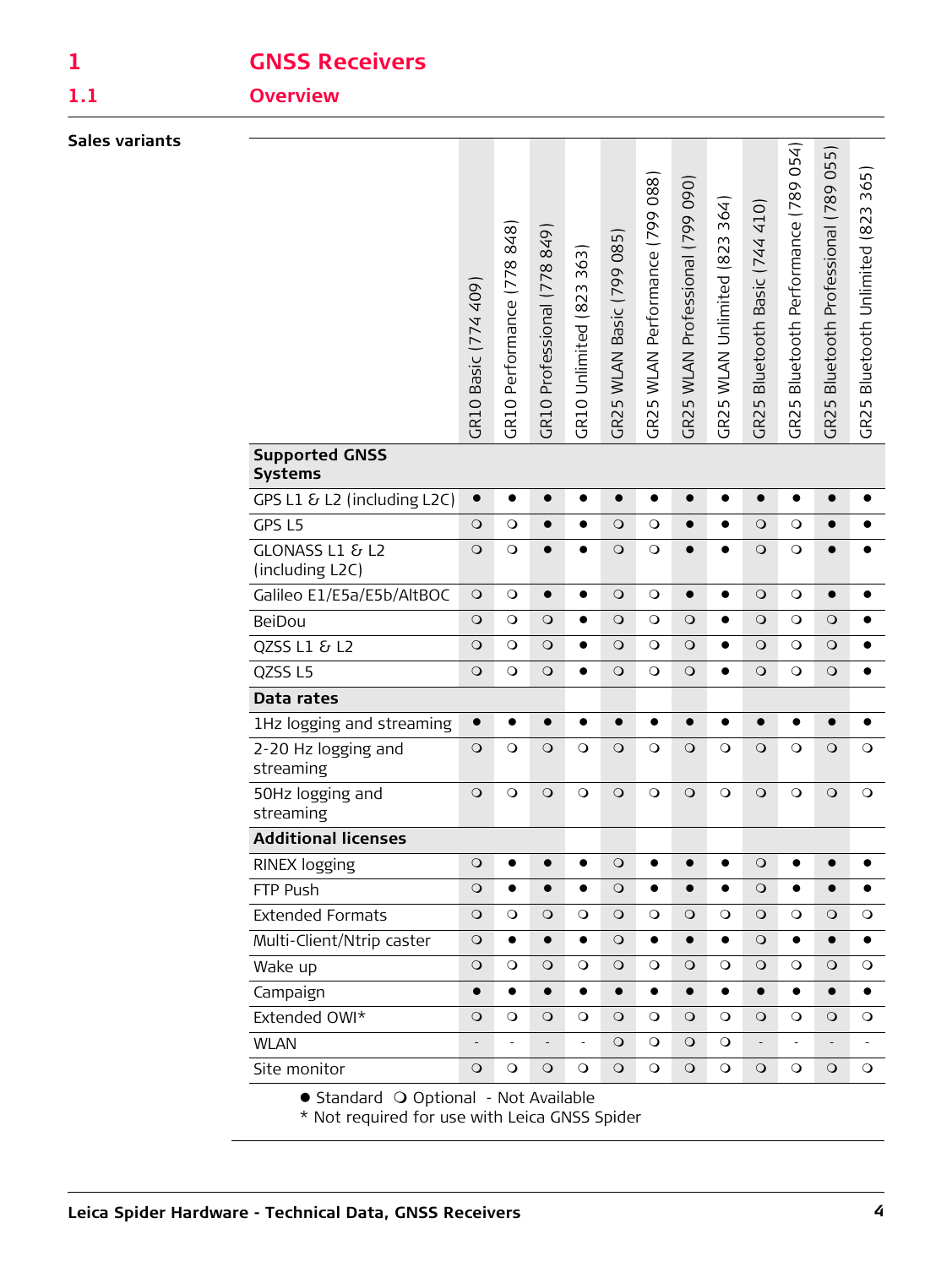**Options For GR10/GR25**

| 774 411<br>774 422<br>774 424<br>774 426<br>812 237<br>812 238 | <b>GRL100</b><br>GRL101<br><b>GRL103</b><br><b>GRL105</b><br>GRL121<br><b>GRL122</b> | GPS L5 option<br>GLONASS L1 & L2 option<br>Galileo E1/E5a/E5b/AltBOC option<br>BeiDou option<br>QZSS L1 & L2 option<br>QZSS L5 option<br>Requires GRL121<br><b>PETE</b> |
|----------------------------------------------------------------|--------------------------------------------------------------------------------------|-------------------------------------------------------------------------------------------------------------------------------------------------------------------------|
| 774 428                                                        | <b>GRL107</b>                                                                        | <b>RINEX option</b>                                                                                                                                                     |
| 774 432                                                        | GRL111                                                                               | FTP Push                                                                                                                                                                |
| 774 429                                                        | GRL108                                                                               | Extended Formats option. Includes BINEX / CMR / CMR+                                                                                                                    |
| 774 430                                                        | <b>GRL109</b>                                                                        | 2-20 Hz logging and streaming option                                                                                                                                    |
| 774 431                                                        | <b>GRL110</b>                                                                        | 50 Hz logging and streaming option                                                                                                                                      |
|                                                                |                                                                                      | Requires GRL109<br><b>P</b>                                                                                                                                             |
| 774 436                                                        | GRL115                                                                               | Multi-Client and Ntrip Caster option                                                                                                                                    |
| 778 851                                                        | GRL116                                                                               | Wake-Up option                                                                                                                                                          |
| 778 852                                                        | <b>GRL117</b>                                                                        | Extended OWI for third party software.                                                                                                                                  |
|                                                                |                                                                                      | (Not required for use with Leica GNSS Spider.)                                                                                                                          |
| 774 435                                                        | GRL114                                                                               | Site Monitor option                                                                                                                                                     |
| 805 687                                                        | <b>GRL120</b>                                                                        | <b>GR25W WLAN option</b>                                                                                                                                                |
|                                                                |                                                                                      | (for GR25W WLAN ready units only)                                                                                                                                       |

#### **Hardware and Software**

|                               | <b>GR10</b>    | <b>GR25</b>    |  |  |  |  |
|-------------------------------|----------------|----------------|--|--|--|--|
| Position & data recording     |                |                |  |  |  |  |
| 1 Hz logging and streaming    |                |                |  |  |  |  |
| 2-20 Hz logging and streaming | $\bigcirc$     | $\circ$        |  |  |  |  |
| 50 Hz logging and streaming   | $\circ$        | $\circ$        |  |  |  |  |
| <b>Connectors/Ports</b>       |                |                |  |  |  |  |
| Power Input Pins (Lemo)       | $\overline{2}$ | $\overline{2}$ |  |  |  |  |
| Ethernet RJ45 ruggedized      |                |                |  |  |  |  |
| Serial (Lemo)                 | 1              | 2              |  |  |  |  |
| <b>PPS</b>                    |                |                |  |  |  |  |
| <b>External Oscillator</b>    |                |                |  |  |  |  |
| Event Input                   |                |                |  |  |  |  |
| <b>USB Client</b>             |                |                |  |  |  |  |
| <b>USB Host</b>               |                |                |  |  |  |  |
| Bluetooth                     |                |                |  |  |  |  |
| <b>WLAN</b>                   |                |                |  |  |  |  |
| Slot-in communication port    |                |                |  |  |  |  |
| <b>User Interface</b>         |                |                |  |  |  |  |
| Screen                        |                |                |  |  |  |  |
| Keypad                        |                |                |  |  |  |  |
| Power Button                  |                |                |  |  |  |  |
| <b>Function Button</b>        | 1              | 6              |  |  |  |  |
| LEDs                          | 6              | 7              |  |  |  |  |
| Web Interface                 |                |                |  |  |  |  |
| <b>GNSS Spider Support</b>    |                |                |  |  |  |  |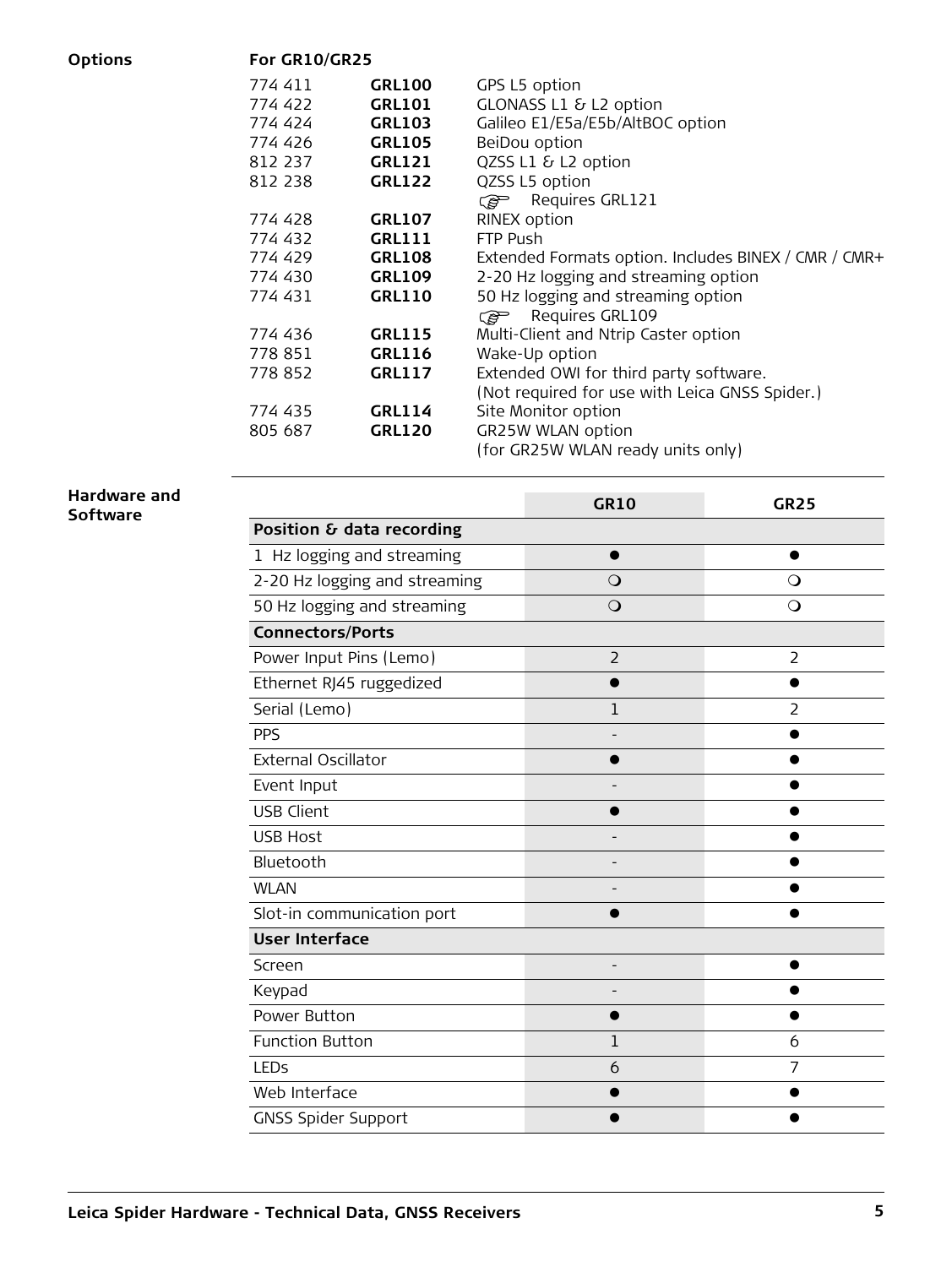| Data Storage/Logging                        |                             |                   |  |  |  |  |
|---------------------------------------------|-----------------------------|-------------------|--|--|--|--|
| Memory Type                                 | SD/SDHC                     | SD/SDHC           |  |  |  |  |
| <b>Memory Size</b>                          | 32 GB                       | 32 GB             |  |  |  |  |
| Maximum Data Rate (Hz)                      | <b>50 Hz</b>                | <b>50 Hz</b>      |  |  |  |  |
| Proprietary (MDB)                           |                             |                   |  |  |  |  |
| RINEX v2.11, v3.01, v3.02<br>RINEX Hatanaka | $\bigcirc$                  | O                 |  |  |  |  |
| Zip File Compression                        |                             | ●                 |  |  |  |  |
| <b>Data Streaming</b>                       |                             |                   |  |  |  |  |
| Maximum Data Rate (Hz)                      | 50 Hz                       | 50 Hz             |  |  |  |  |
| <b>TCP/IP Netports</b>                      | 20                          | 20                |  |  |  |  |
| <b>Services</b>                             |                             |                   |  |  |  |  |
| HTTP / HTTPS                                |                             |                   |  |  |  |  |
| FTP Server                                  |                             |                   |  |  |  |  |
| DHCP / DNS                                  |                             |                   |  |  |  |  |
| DynDNS                                      |                             |                   |  |  |  |  |
| <b>SNMP</b>                                 |                             |                   |  |  |  |  |
| <b>Active Assist</b>                        | $\bullet$ $\star$           | $\bullet^{\star}$ |  |  |  |  |
| SSL                                         |                             |                   |  |  |  |  |
| Internet connection sharing                 |                             |                   |  |  |  |  |
| <b>Electrical Specifications</b>            |                             |                   |  |  |  |  |
| Power Over Ethernet                         |                             |                   |  |  |  |  |
| Power Consumption (watts)                   | 3.5w                        | 3.1 w             |  |  |  |  |
| Internal Battery                            |                             |                   |  |  |  |  |
| Internal Charger                            |                             |                   |  |  |  |  |
| <b>Battery Tpye</b>                         |                             | <b>GEB242</b>     |  |  |  |  |
| <b>Physical Specifications</b>              |                             |                   |  |  |  |  |
| Size (mm)                                   | 210x190x78                  | 210x190x78        |  |  |  |  |
| Weight (kg)                                 | $1.67$ kg**                 | 2.01 kg**         |  |  |  |  |
|                                             | <b>THE REPORT OF STREET</b> |                   |  |  |  |  |

• Standard O Optional - Not Available

\* Requires a valid Customer Care Package (CCP) contract for firmware maintenance and support.

\*\* Weight with bumpers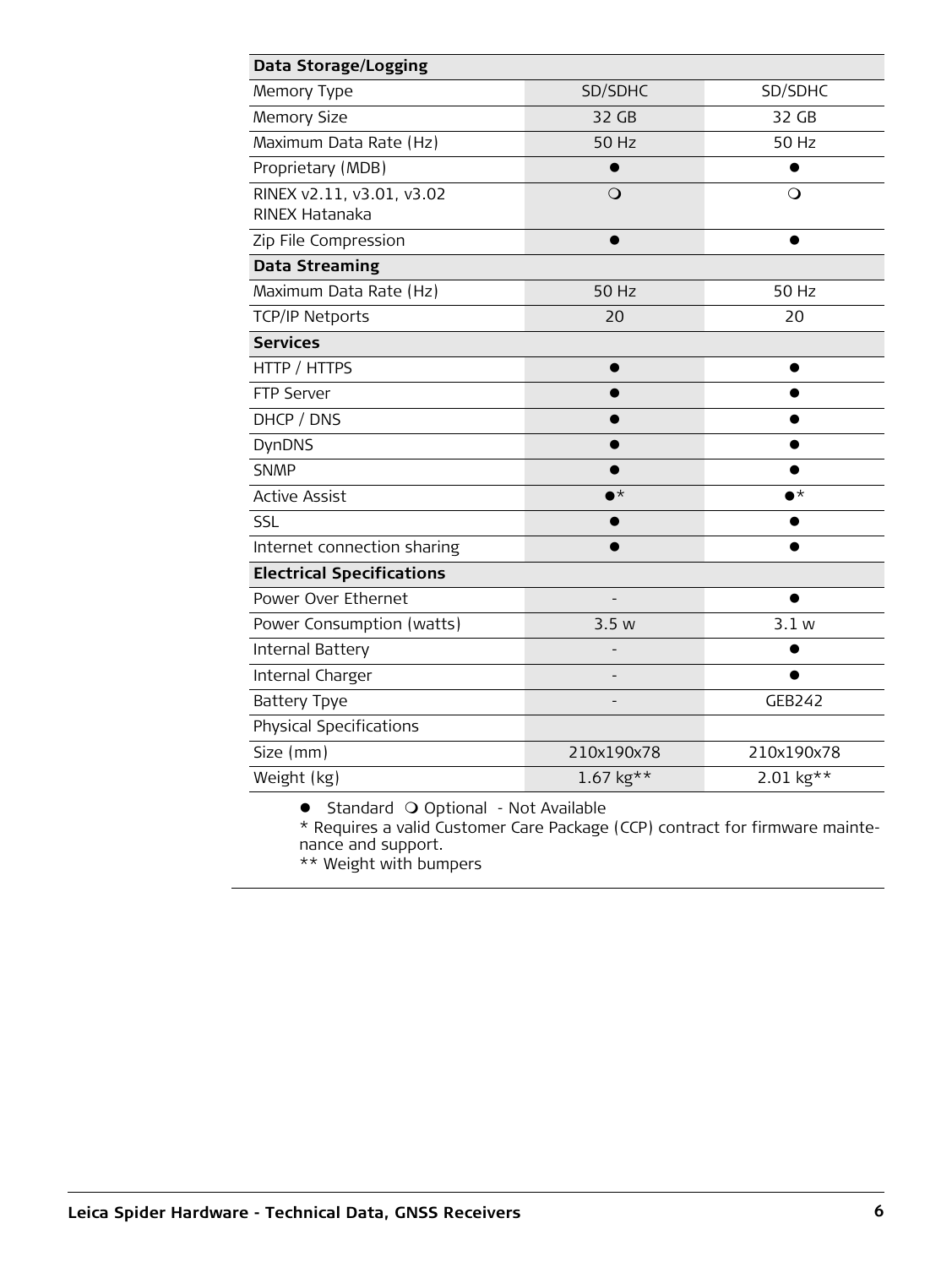<span id="page-6-1"></span><span id="page-6-0"></span>

| 1.2<br>1.2.1                    | <b>Overview</b>                                                                                                                                                                                                                                                                                                                                                                                                                                      | <b>Tracking Characteristics</b>                                                                                                                                                                                              |                                                                   |           |  |  |  |  |
|---------------------------------|------------------------------------------------------------------------------------------------------------------------------------------------------------------------------------------------------------------------------------------------------------------------------------------------------------------------------------------------------------------------------------------------------------------------------------------------------|------------------------------------------------------------------------------------------------------------------------------------------------------------------------------------------------------------------------------|-------------------------------------------------------------------|-----------|--|--|--|--|
| Instrument tech-<br>nology      | Leica patented SmartTrack+ technology<br>Advanced measurement engine<br>Jamming resistant measurements<br>High precision pulse aperture multipath correlator for pseudorange measure-<br>ments<br>Excellent low elevation tracking<br>• Very low noise GNSS carrier phase measurements with $\langle 0.5 \rangle$ mm precision<br>Minimum acquisition time                                                                                           |                                                                                                                                                                                                                              |                                                                   |           |  |  |  |  |
| Number of<br><b>Satellites</b>  | The number of satellites tracked are shown below.<br>Up to 60 satellites simultaneous dual-frequency, up to 7 signals per satellite,<br>120 channels<br>"GNSS Unlimited" Series <sup>1)</sup> : 240+ satellites simultaneous dual-frequency, up to<br>7 signals per satellites, 500+ channels<br>1) The Unlimited Series has free future upgrade to 500+ channels that support more satellites to be tracked,<br>and more signals such as BeiDou B3. |                                                                                                                                                                                                                              |                                                                   |           |  |  |  |  |
| Satellites' signals<br>tracking | The following satellites' signals are tracked<br>• GPS: L1, L2P, L2C, L5<br>GLONASS: L1, L2P, L2C, L3 $^{11}$<br>$\bullet$<br>Galileo: E1, E5a, E5b, AltBOC<br>BeiDou: B1, B2, B3 $^{1}$<br>QZSS: L1, L2, L5<br>SBAS: WAAS, EGNOS, GAGAN, MSAS<br>1) The Unlimited Series has free future upgrade to 500+ channels that support more satellites to be tracked,<br>and more signals such as BeiDou B3.                                                |                                                                                                                                                                                                                              |                                                                   |           |  |  |  |  |
| <b>GNSS measure-</b><br>ments   |                                                                                                                                                                                                                                                                                                                                                                                                                                                      |                                                                                                                                                                                                                              | Fully independent code and phase measurements of all frequencies. |           |  |  |  |  |
| <b>GPS Carrier tracking</b>     | <b>Type</b>                                                                                                                                                                                                                                                                                                                                                                                                                                          | L1, AS off or on                                                                                                                                                                                                             | L2, AS off                                                        | L2, AS on |  |  |  |  |
|                                 | All receivers                                                                                                                                                                                                                                                                                                                                                                                                                                        | Reconstructed<br>Reconstructed<br>Switches automatically to<br>patented P-code aided<br>carrier phase via<br>carrier phase via P2-<br>$C/A$ -code.<br>technique providing full L2<br>code<br>reconstructed carrier<br>phase. |                                                                   |           |  |  |  |  |
| GPS code measure-               |                                                                                                                                                                                                                                                                                                                                                                                                                                                      |                                                                                                                                                                                                                              |                                                                   |           |  |  |  |  |
| ments                           | <b>Type</b>                                                                                                                                                                                                                                                                                                                                                                                                                                          | L1, AS off L1. AS<br>of                                                                                                                                                                                                      | L2, AS off                                                        | L2, AS on |  |  |  |  |
|                                 | Carrier phase smoothed<br>code measurements:<br>Patented P-code aided<br>code and/or L2C code.                                                                                                                                                                                                                                                                                                                                                       |                                                                                                                                                                                                                              |                                                                   |           |  |  |  |  |
|                                 | Carrier phase and code measurements on L1, L2 and L5 (GPS) are fully inde-<br>$\mathbb{G}$<br>pendent of AS on or off.                                                                                                                                                                                                                                                                                                                               |                                                                                                                                                                                                                              |                                                                   |           |  |  |  |  |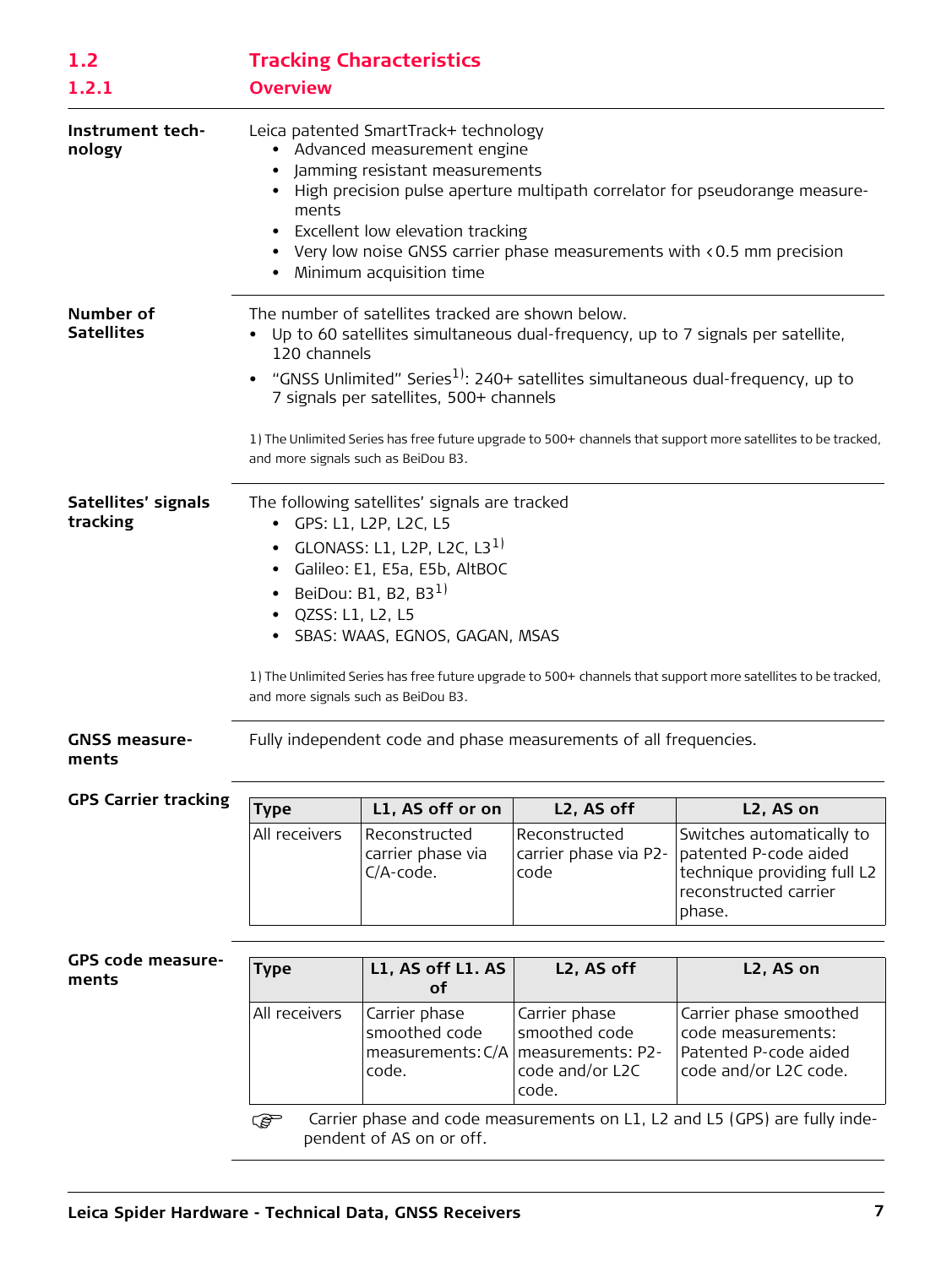<span id="page-7-0"></span>**Measurement prec sion**

| 1-<br>Type |                | <b>Carrier phase</b> | Code (pseudorange) |  |
|------------|----------------|----------------------|--------------------|--|
|            | All receivers* | $ L1:0.2$ mm rms     | L1: 20 mm rms      |  |
|            |                | L2: 0.2 mm rms       | L1: 20 mm rms      |  |

\* GPS L5 and Galileo E1/E5a/E5b/AltBOC values are expected to be similar to L1. Final values will be determined after initial operational capability (IOC) has been reached.

## <span id="page-7-1"></span>**1.2.3 Measurement Resolution**

<span id="page-7-2"></span>

| <b>Measurement reso-</b>                               |                                                                                                                                                                                                                                                                                                                                                                           |                         |                        |  |  |  |
|--------------------------------------------------------|---------------------------------------------------------------------------------------------------------------------------------------------------------------------------------------------------------------------------------------------------------------------------------------------------------------------------------------------------------------------------|-------------------------|------------------------|--|--|--|
| <b>lution</b>                                          | <b>Type</b>                                                                                                                                                                                                                                                                                                                                                               | <b>Resolution phase</b> | <b>Resolution code</b> |  |  |  |
|                                                        | All receivers                                                                                                                                                                                                                                                                                                                                                             | $0.01$ mm               | $0.0005$ m             |  |  |  |
| 1.2.4                                                  | <b>Accuracy</b>                                                                                                                                                                                                                                                                                                                                                           |                         |                        |  |  |  |
| کی                                                     | Accuracy is dependent upon various factors including the number of satellites tracked,<br>constellation geometry, observation time, ephemeris accuracy, ionospheric distur-<br>bance, multipath and resolved ambiguities.<br>The following accuracies, given as root mean square, are based on measurements<br>processed using Leica Geo Office and the Bernese Software. |                         |                        |  |  |  |
|                                                        | The use of multiple GNSS systems can increase accuracy by up to 30% relative to GPS<br>only.                                                                                                                                                                                                                                                                              |                         |                        |  |  |  |
| Accuracy (rms)<br>single receiver navi-<br>gation mode | Navigation accuracy 5-10 m rms for each coordinate<br>Degradation possible due to Selective Availability                                                                                                                                                                                                                                                                  |                         |                        |  |  |  |
| Accuracy in differ-<br>ential code mode                | The baseline precision of a differential code solution for static and kinematic surveys<br>is 25 cm.                                                                                                                                                                                                                                                                      |                         |                        |  |  |  |
|                                                        |                                                                                                                                                                                                                                                                                                                                                                           |                         |                        |  |  |  |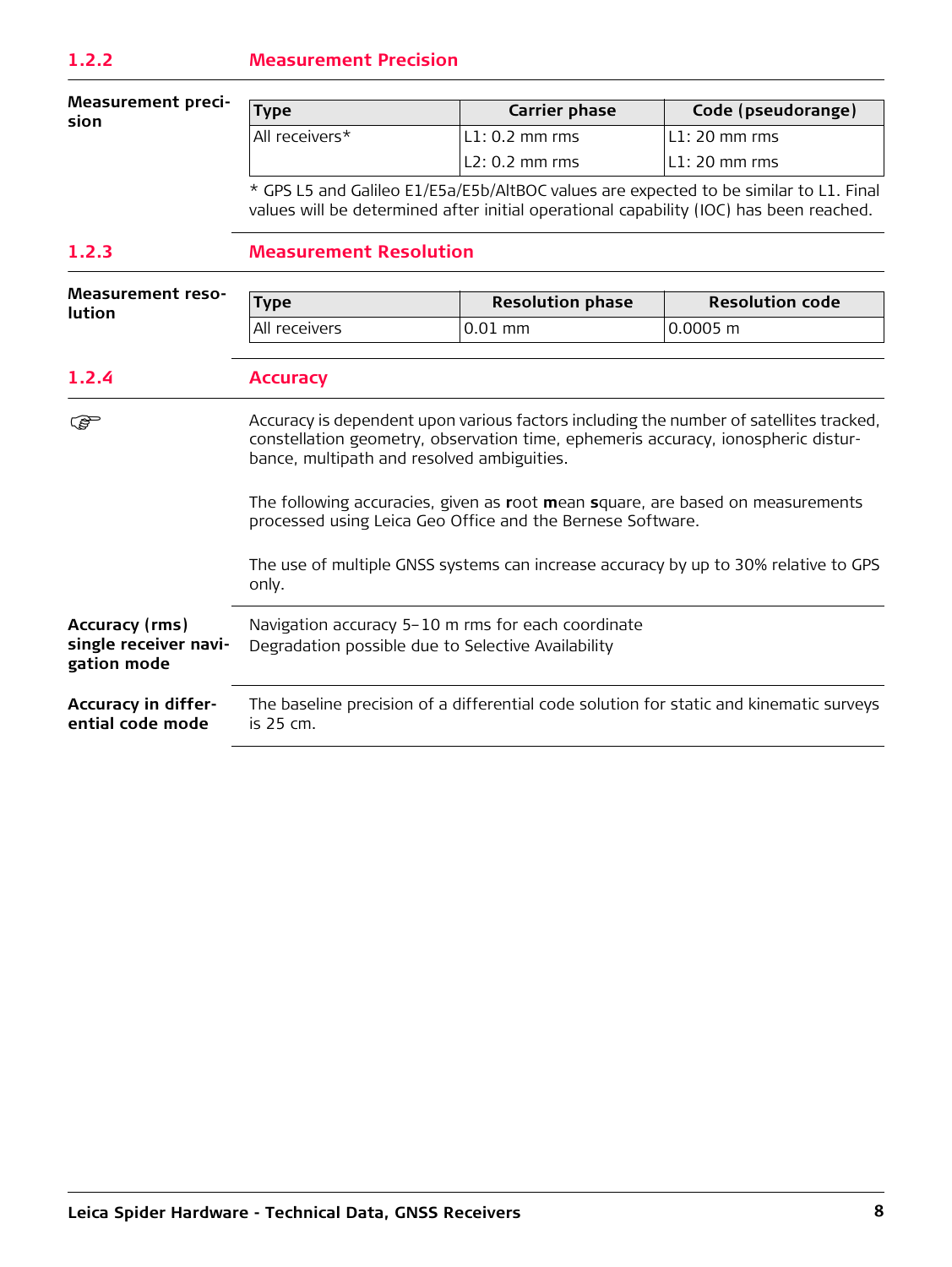#### **Accuracy in differential phase mode**

| Accuracy (rms) with Post Processing <sup>1)</sup> |                         |                                                       |                         |                             |                         |                        |  |
|---------------------------------------------------|-------------------------|-------------------------------------------------------|-------------------------|-----------------------------|-------------------------|------------------------|--|
|                                                   |                         | Horizontal                                            |                         | Vertical                    |                         |                        |  |
| Static (phase) with long<br>observations          |                         | $3$ mm + 0.1 ppm                                      |                         | 3.5 mm + $0.4$ ppm          |                         |                        |  |
| Static and rapid static<br>(phase)                |                         | $3$ mm + 0.5 ppm                                      |                         | $5$ mm + 0.5 ppm            |                         |                        |  |
| Kinematic (phase)                                 |                         | $8$ mm + $1$ ppm                                      |                         |                             | $15$ mm + 1 ppm         |                        |  |
| Accuracy (rms) with Real Time $(RTK)^{1}$         |                         |                                                       |                         |                             |                         |                        |  |
| Standard of compliance                            |                         | Compliance with ISO17123-8                            |                         |                             |                         |                        |  |
| Site Monitor Positioning<br>Modes                 |                         | Reference Station                                     |                         | Monitoring                  |                         | Network RTK<br>Rover   |  |
| (Horizontal/Vertical)                             | H                       | V                                                     | Н                       | $\vee$                      | Н                       | V                      |  |
| Single Baseline (<30 km)                          | $6$ mm $+$<br>1 ppm     | $10$ mm $+$<br>1 ppm                                  | $8$ mm $+$<br>1 ppm     | $15mm +$<br>1 ppm           | $8$ mm $+$<br>1 ppm     | $15$ mm $+$<br>1 ppm   |  |
| Network RTK                                       | $6$ mm $+$<br>$0.5$ ppm | $10$ mm $+$<br>$0.5$ ppm                              | $8$ mm $+$<br>$0.5$ ppm | $15$ mm +<br>$0.5$ ppm      | $8$ mm $+$<br>$0.5$ ppm | $15$ mm +<br>$0.5$ ppm |  |
| Sampling                                          | Smoothed                |                                                       | Instantaneous           |                             |                         | Instantaneous          |  |
| On-the-fly (OTF) initialisation                   |                         |                                                       |                         |                             |                         |                        |  |
| RTK technology                                    |                         |                                                       |                         | Leica SmartCheck technology |                         |                        |  |
| Reliability of OTF<br>initialisation <sup>1</sup> | $\geq 99,999\%$         |                                                       |                         | ≥ 99,999%                   |                         | $\geq 99,99\%$         |  |
| Time for initialisation<br>$(typically)^{2}$      | 10 seconds              |                                                       |                         | 10 seconds                  | 4 seconds               |                        |  |
| OTF range <sup>2)</sup>                           | Up to 80 km             |                                                       |                         | Up to 70 km<br>Up to 70 km  |                         |                        |  |
| <b>Network RTK</b>                                |                         |                                                       |                         |                             |                         |                        |  |
| Network technology                                |                         | Leica SmartRTK technology                             |                         |                             |                         |                        |  |
| Supported RTK network<br>solutions                | VRS, FKP, IMAX          |                                                       |                         |                             |                         |                        |  |
| Supported RTK network<br>standards                |                         | MAC (Master Auxiliary Concept) approved by RTCM SC104 |                         |                             |                         |                        |  |

1) Measurement precision, accuracy and reliability are dependent upon various factors including number of satellites, geometry, obstructions, observation time, ephemeris accuracy, ionospheric conditions, multipath etc. Figures quoted assume normal to favorable conditions. Times required are dependent upon various factors including number of satellites, geometry, ionospheric conditions, multipath etc. GPS and GLONASS can increase performance and accuracy by up to 30% relative to GPS only. A full Galileo and GPS L5 constellation will further increase measurement performance and accuracy.

2) Might vary due to atmospheric conditions, signal multipath, obstructions, signal geometry and number of tracked signals.

Note: The above accuracy values for post processing are based on using the Leica Geo Office. Using specialist scientific software (Bernese) available from Leica Geosystems, the following accuracies can be achieved in static post processing mode, even on very long baselines:

• 2 - 4 mm in plan • 3 - 6 mm in height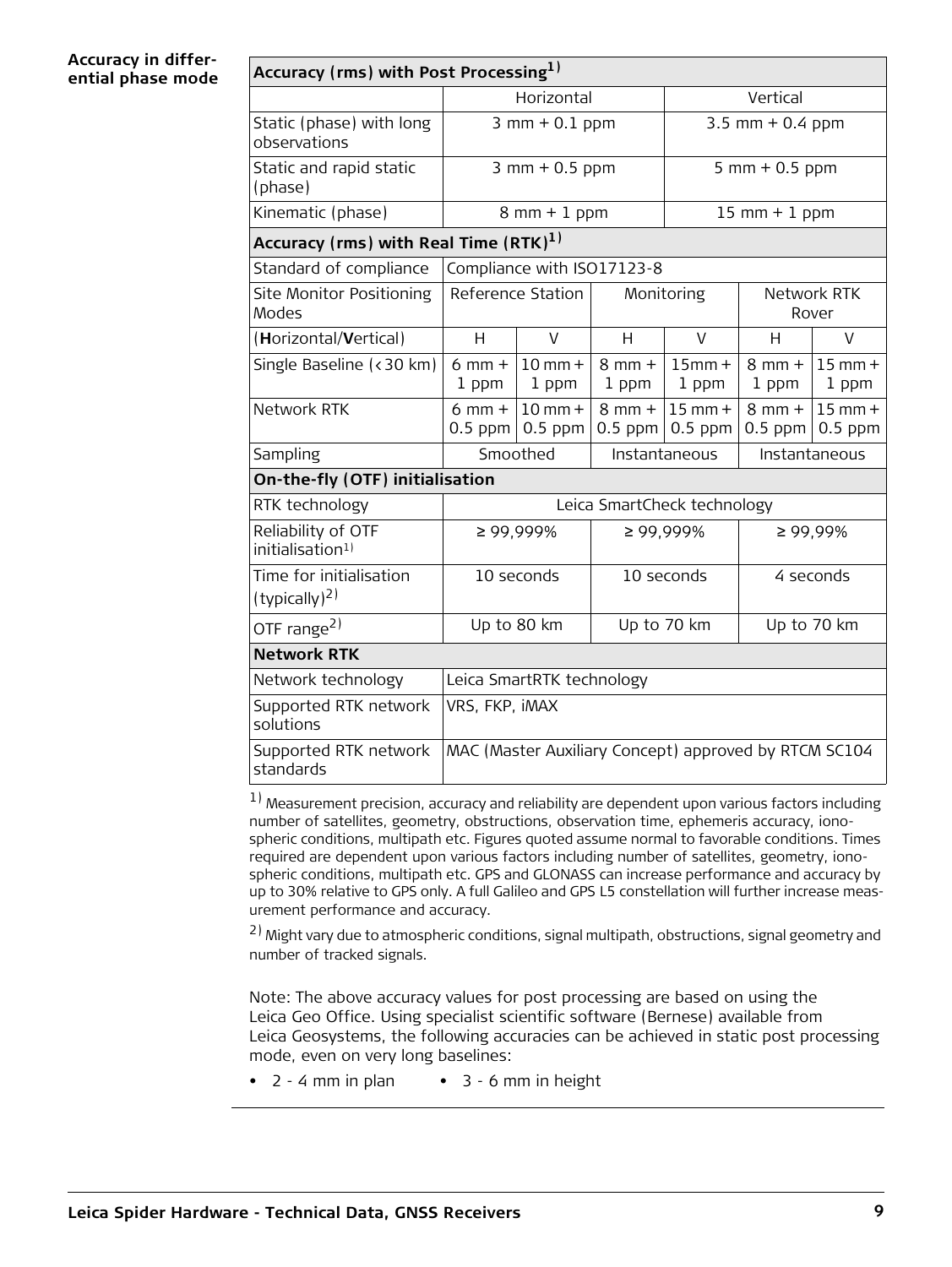#### <span id="page-9-0"></span>**Data recording**

|                             | <b>GR10/GR25</b> |
|-----------------------------|------------------|
| Data Storage                |                  |
| Storage Type (removable)    | SD/SDHC (yes)    |
| Logging channels            | 12               |
| Multi session logging       |                  |
| Auto-delete                 |                  |
| Smart Clean-up              |                  |
| <b>User Defined folders</b> |                  |
| Data Types                  |                  |
| Leica raw (MDB)             |                  |
| RINEX v2.11, v3.01, v3.02   | $\bigcirc$       |
| Hatanaka                    | $\bigcirc$       |
| Zipping of raw files        |                  |
| Zipping of RINEX files      |                  |
| <b>File Sizes</b>           |                  |
| Maximum                     | 24h              |
| Minimum                     | 5 min            |
| <b>Data Rates</b>           |                  |
| Maximum (MDB)               | 50 Hz            |
| Maximum (RINEX)             | 20 Hz            |
| Minimum (MDB+RINEX)         | 300s             |
| <b>Logging Types</b>        |                  |
| Continuous                  |                  |
| Timed                       |                  |

● Standard ○ Optional - Needs Upgrade

RINEX logging when configured will generate files in real time. On the GR10/GR25 RINEX files can be logged independently without the need to log raw Leica MDB files.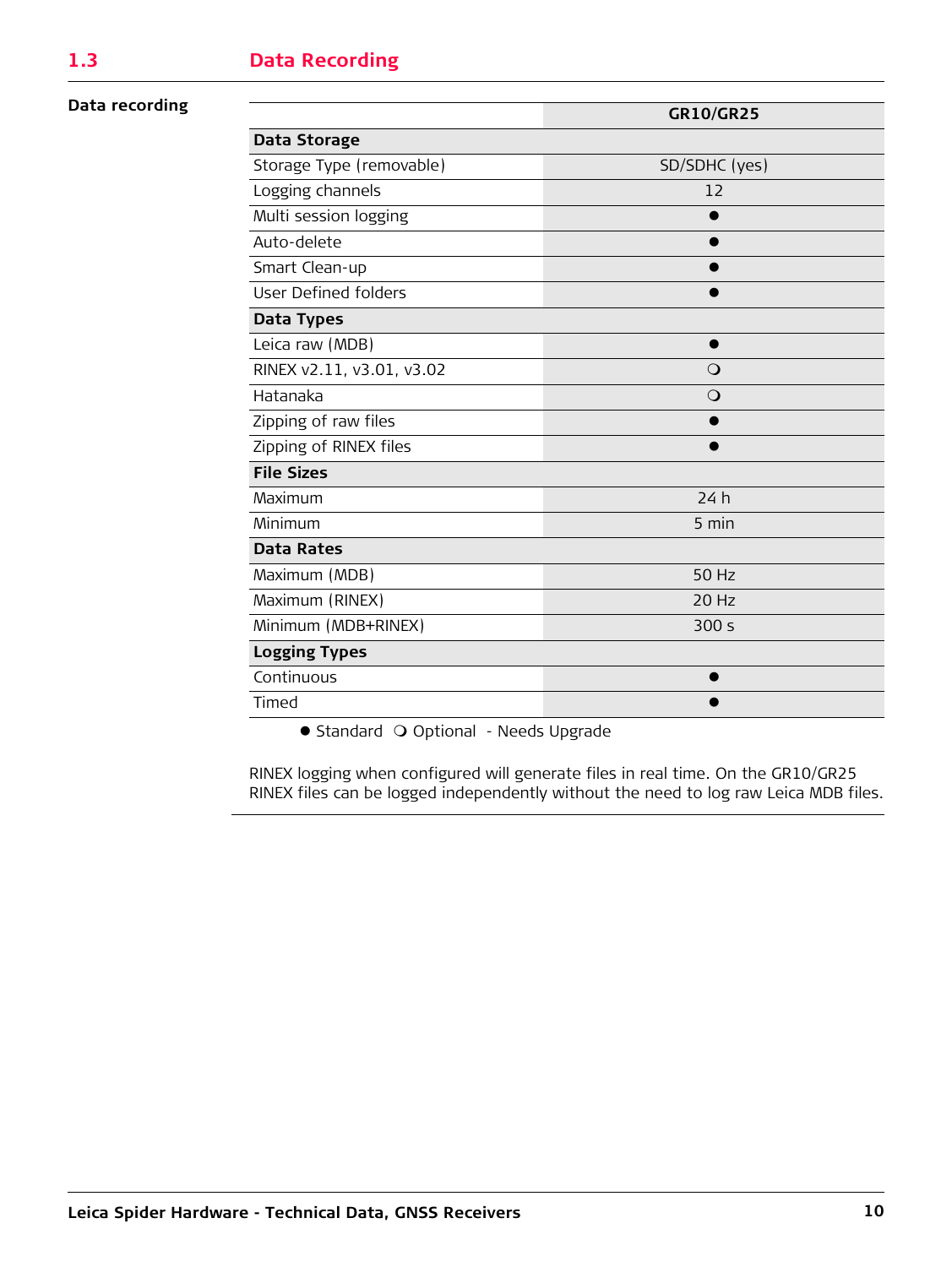#### <span id="page-10-0"></span>**Data streaming**

|                                               | <b>GR10</b>            | <b>GR25</b>            |
|-----------------------------------------------|------------------------|------------------------|
| <b>Data Streaming</b>                         |                        |                        |
| Maximum number of streams                     | 20                     | 20                     |
| Maximum number of real time<br>streams        | 10                     | 10                     |
| <b>Streaming Port</b>                         |                        |                        |
| Serial ports                                  | $\mathbf{1}$           | $\overline{2}$         |
| TCP/IP ports                                  | 20                     | 20                     |
| USB client port                               | $\mathbf{1}$           | 1                      |
| Slot communication port                       | $\mathbf{1}$           | 1                      |
| Bluetooth port                                |                        | 1 <sup>1</sup>         |
| Data Types and rates                          |                        |                        |
| Leica                                         | 10 Hz                  | 10 Hz                  |
| Leica 4G                                      | 10 Hz                  | 10 Hz                  |
| RTCM 2.1, 2.2 and 2.3                         | 10 Hz                  | 10 Hz                  |
| RTCM 3.0, 3.1, 3.2                            | 10 Hz                  | 10 Hz                  |
| $CMR/CMR+$                                    | 10 Hz                  | 10 Hz                  |
| BINEX records 0x00, 0x01, 0x7d,<br>0x7e, 0x7f | 10 Hz                  | 10 Hz                  |
| Leica Proprietary LB2                         | 50 Hz                  | 50 Hz                  |
| NMEA 0183 v2.20 and Leica<br>Proprietary      | 10 Hz                  | 10 Hz                  |
| <b>Multi Clients</b>                          |                        |                        |
| Clients per TCP/IP net port                   | 10 <sup>2</sup>        | 10 <sup>2</sup>        |
| Ntrip Caster                                  | unlimited <sup>3</sup> | unlimited <sup>3</sup> |
| Time slicing of RTK output                    |                        |                        |

● Standard ○ Optional - Needs Upgrade

1 Only GR25 BT variant

2 Requires Multi Client option

3 Whilst the Ntrip Caster supports unlimited client connections, performance and data latency will depend on the quality and bandwidth of the communications used. Users should limit the number of clients depending on the communications being used.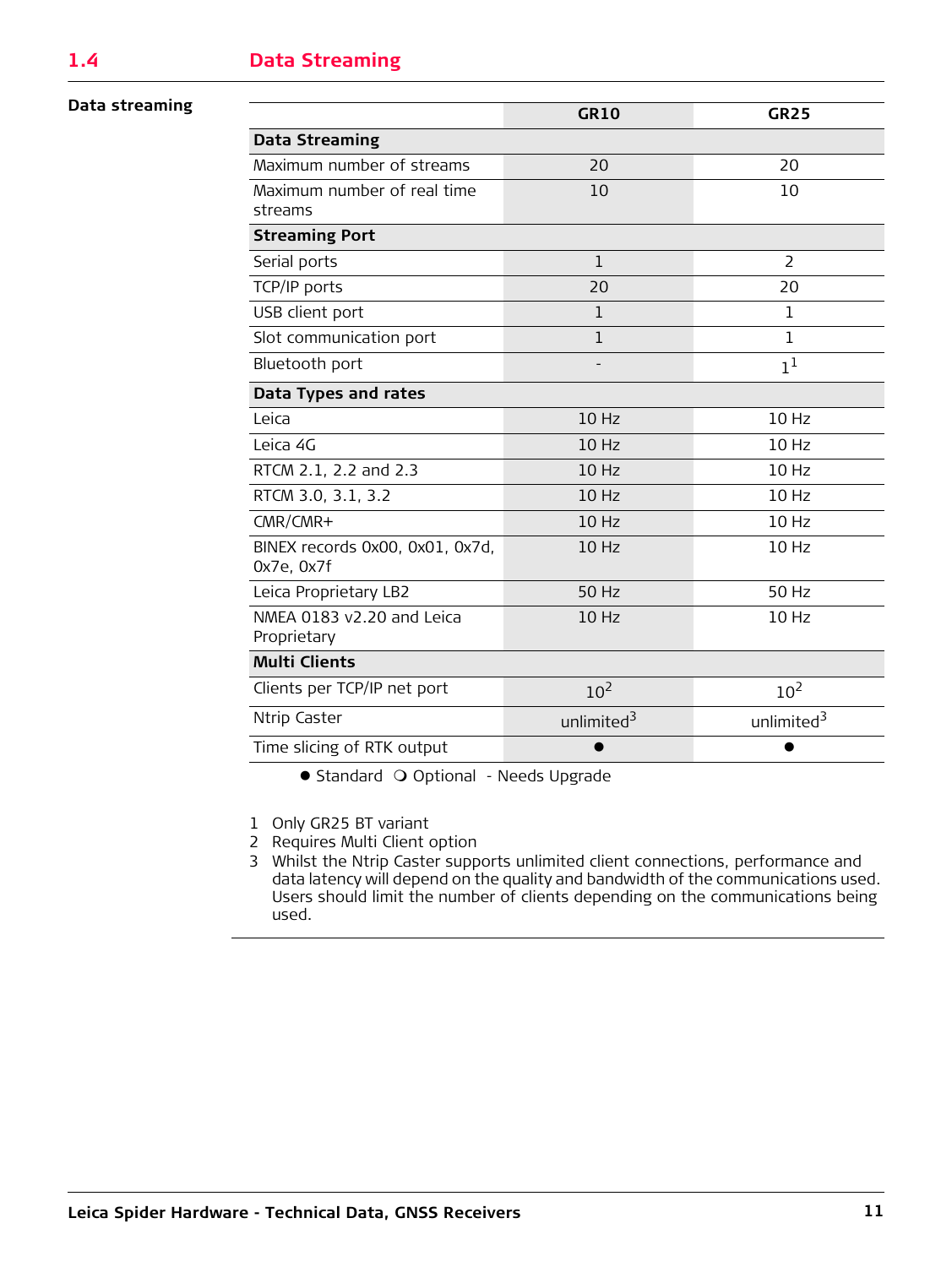#### <span id="page-11-0"></span>**Memory Type**

| Type             | Card                         | <b>Capacity</b> |
|------------------|------------------------------|-----------------|
| GR10             | Secure Digital (SD and SDHC) | Up to 32 GB     |
| GR <sub>25</sub> | Secure Digital (SD and SDHC) | Up to 32 GB     |

#### **Data capacity All receivers**

Data can be recorded on the SD cards.

The figures shown are accurate to about 1%. They are dependent on the tracking settings configured on the instrument.

#### **4 GB card, GPS (L1+L2), 12 satellites**

| Receiver Rate |                 | <b>MDB</b> only     | <b>RINEX</b><br>$2.11$ only                 | <b>RINEX 2.11</b><br>Hatanaka<br>only | <b>RINEX</b><br>$3.02$ only | <b>RINEX 3.02</b><br>Hatanaka<br>only |
|---------------|-----------------|---------------------|---------------------------------------------|---------------------------------------|-----------------------------|---------------------------------------|
| All           | 1 <sup>5</sup>  | 3100h               | 1300 h                                      | 4800h                                 | 1300h                       | 4500h                                 |
|               |                 | 5300 h <sup>*</sup> | 4800 h <sup>*</sup>                         | 12600 $h^*$                           | $4100h*$                    | 12600 h <sup>*</sup>                  |
|               | 30 <sub>s</sub> | 76400 h             | 31800h                                      | 140000 h                              | 32200 h                     | 133000 h                              |
|               |                 | 130000 $h^*$        | 119000 h <sup>*</sup> 222000 h <sup>*</sup> |                                       | $103000 h^*$ 234500 $h^*$   |                                       |

\*Size when zipped

#### **4 GB card, GPS + GLONASS (L1+L2), 12/10 satellites**

| Receiver Rate |                 | <b>MDB</b> only      | <b>RINEX</b><br>$2.11$ only | <b>RINEX 2.11</b><br>Hatanaka<br>only | <b>RINEX</b><br>3.02 only         | <b>RINEX 3.02</b><br>Hatanaka<br>only |
|---------------|-----------------|----------------------|-----------------------------|---------------------------------------|-----------------------------------|---------------------------------------|
| All           | 1 <sup>5</sup>  | 1800h                | 700 h                       | 2600h                                 | 700 h                             | 2500h                                 |
|               |                 | $13000 h^*$          | $12600 h^*$                 | $^{\shortmid}$ 6800 h $^{\star}$      | 2300 $h^*$                        | $^{\shortmid}$ 7000 h $^{\star}$      |
|               | 30 <sub>s</sub> | 46700h               | 17500h                      | 76500h                                | 18600h                            | 74200 h                               |
|               |                 | 79000 h <sup>*</sup> | $65600 h*$                  | $123600 h^*$                          | $^{\shortmid}$ 59700 h $^{\star}$ | 142700 h <sup>*</sup>                 |

\*Size when zipped

#### **4 GB card, GPS + GLONASS + Galileo (E1+E5a+E5b+AltBOC), 12/10/10 satellites**

| <b>Receiver Rate</b> |                 | <b>MDB</b> only                | <b>RINEX</b><br>$2.11$ only       | <b>RINEX 2.11</b><br>Hatanaka<br>only | <b>RINEX</b><br>3.02 only         | <b>RINEX3.02</b><br>Hatanaka<br>only |
|----------------------|-----------------|--------------------------------|-----------------------------------|---------------------------------------|-----------------------------------|--------------------------------------|
| All                  | 1 <sup>5</sup>  | 950h                           | 400 h                             | 1400 h                                | 400 h                             | 1360h                                |
|                      |                 | $^{\dagger}$ 1614 h $^{\star}$ | $1400h^*$                         | $3650h^*$                             | $1230h*$                          | $^{\prime}$ 3800 h $^{\star}$        |
|                      | 30 <sub>s</sub> | 26750h                         | 9400 h                            | 41000h                                | 10000 h                           | 40250 h                              |
|                      |                 | 45300 h <sup>*</sup>           | $^{\shortmid}$ 35200 h $^{\star}$ | 66000 $h^*$                           | $^{\shortmid}$ 31800 h $^{\star}$ | 74050 h <sup>*</sup>                 |

\*Size when zipped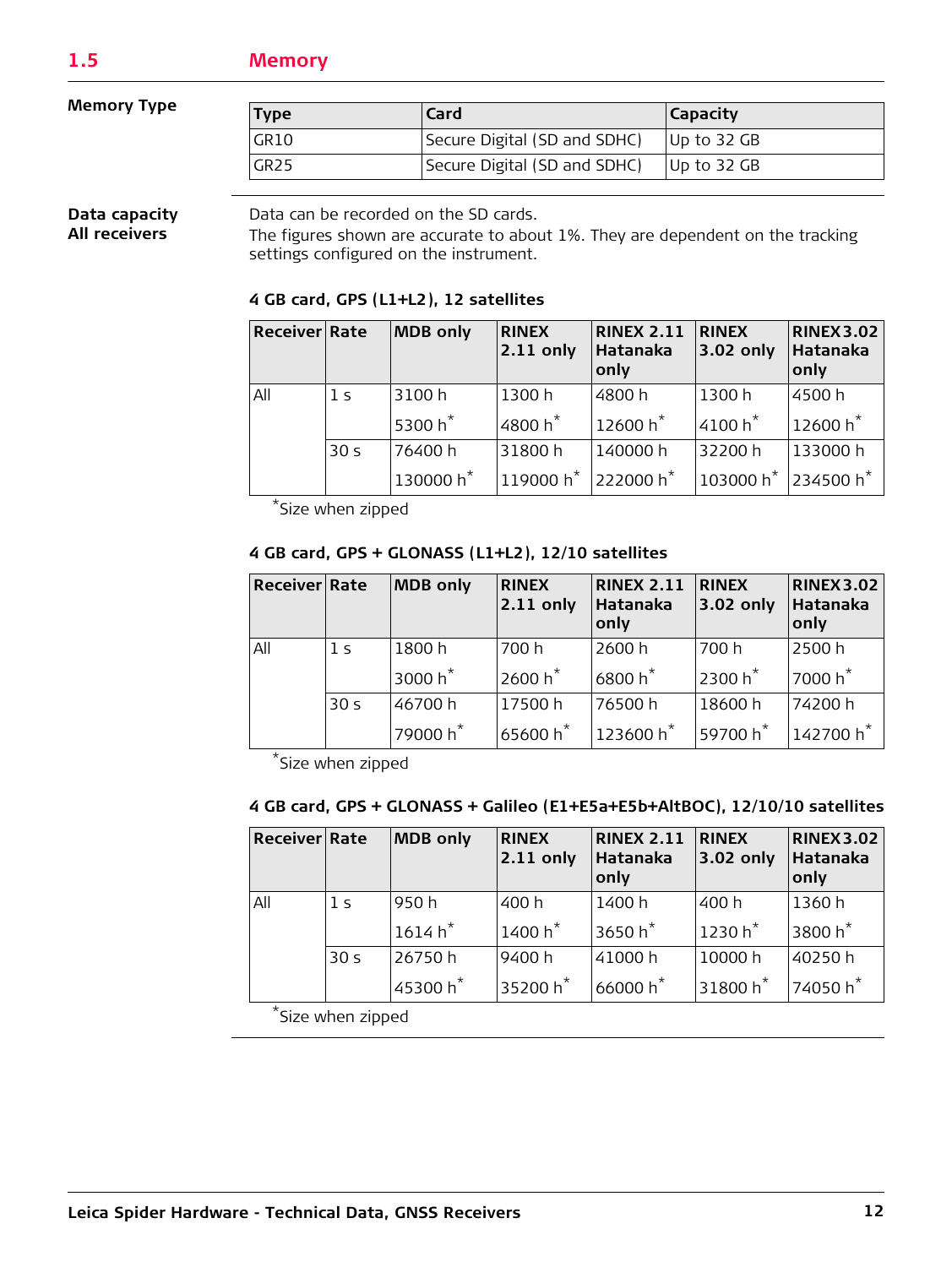# <span id="page-12-1"></span><span id="page-12-0"></span>**1.6 User Interface**

**1.6.1 Overview**

<span id="page-12-3"></span><span id="page-12-2"></span>

| <b>Buttons/LEDs</b>                   |                                                                                                                                                                                                                                                                                                                                                           | <b>GR10</b> | <b>GR25</b> |
|---------------------------------------|-----------------------------------------------------------------------------------------------------------------------------------------------------------------------------------------------------------------------------------------------------------------------------------------------------------------------------------------------------------|-------------|-------------|
|                                       | ON / OFF button                                                                                                                                                                                                                                                                                                                                           | $\bullet$   | $\bullet$   |
|                                       | <b>Functions buttons</b>                                                                                                                                                                                                                                                                                                                                  | 1           | 6           |
|                                       | <b>LEDs</b>                                                                                                                                                                                                                                                                                                                                               | 6           | 7           |
| <b>Web Interface</b>                  | The GR10/GR25 Series have integrated web interface functionality that provides full<br>status information and configuration options. The web interface contains a detailed<br>Event/Message log that keeps the user informed of all important activities. The web<br>interface also contains a detailed built in online help.                             |             |             |
| <b>GNSS Spider</b>                    | The GR10/GR25 Series can be configured and maintained using the Leica GNSS Spider<br>Software.                                                                                                                                                                                                                                                            |             |             |
| 1.6.2                                 | <b>GR10 User Interface</b>                                                                                                                                                                                                                                                                                                                                |             |             |
| <b>GR10 button func-</b><br>tionality | Receiver power up/power down<br>Start/stop all logging sessions<br>$\bullet$<br>Start/stop all data streams<br>$\bullet$<br>Initialize the measurement engine<br>Reset receiver settings<br>٠<br>Format SD card                                                                                                                                           |             |             |
| <b>GR10 LED status</b><br>indicator   | • Power LED<br>SD card LED<br>$\bullet$<br>Raw data logging LED<br>$\bullet$<br>RT out data stream LED<br>$\bullet$<br>RT in data stream LED<br>Position LED                                                                                                                                                                                              |             |             |
| 1.6.3                                 | <b>GR25 User Interface</b>                                                                                                                                                                                                                                                                                                                                |             |             |
| <b>GR25 button func-</b><br>tionality | Functionality<br>$\bullet$<br>Receiver power up/power down<br>Network Configuration, including IP address, DHCP, Hostname and Bluetooth<br>Maintenance<br>Format SD card or USB device<br>Format Systems Settings<br>• Stop USB device<br>Initialize the measurement engine<br>Status<br>$\bullet$<br>Tracking<br>$\bullet$<br>Position<br>• Power Memory |             |             |
| <b>GR25 LED status</b><br>indicator   | Power LED<br>SD card LED<br>Raw data logging LED<br>RT out data stream LED<br>RT in data stream LED<br>Position LED<br><b>Bluetooth LED</b>                                                                                                                                                                                                               |             |             |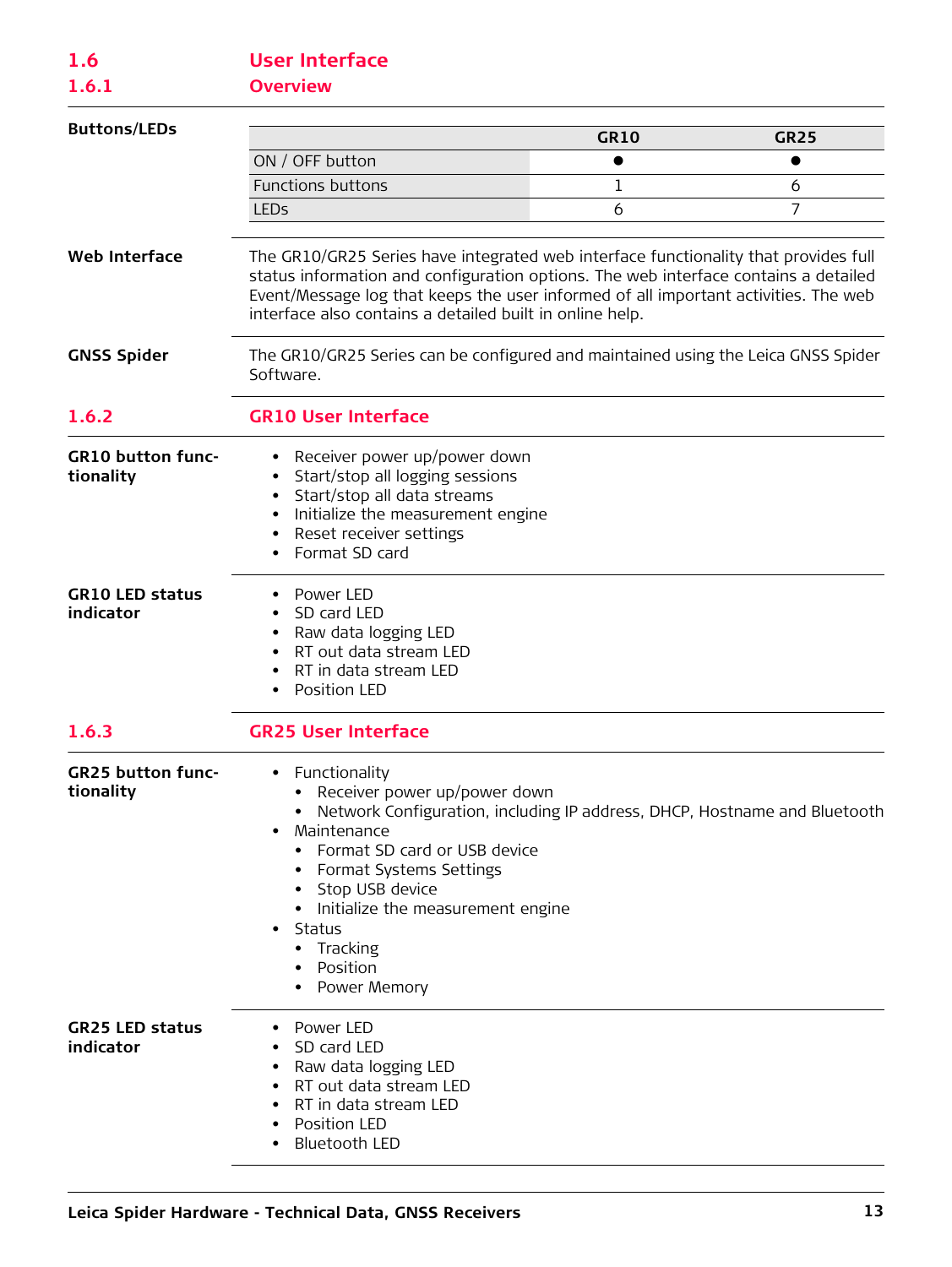## <span id="page-13-0"></span>**1.6.4 Operation**

| Internet connec- | Web interface for remote configuration, operation and status displays. Supports HTTP |
|------------------|--------------------------------------------------------------------------------------|
| tivity           | and HTTPS. The GR10/GR25 additionally supports DHCP/DNS and unique hostname.         |

Web interface ports:

- Ethernet port
- GPRS via mobile internet
- USB Client Port GR10/GR25 only
- Bluetooth Port GR25 only
- Simultaneous access over Ethernet port is fully supported

Security Access restrictions configurable in User Management component:

- Viewers (status only)
- Users/GNSS Managers (configuration and status)
- Administrators
- SSL encryption

#### E-Mail

Sending of message log in scheduled intervals over email. Ethernet and PPP connection to the internet is supported.

#### FTP Push (optional)

Automated FTP Push of raw data and/or RINEX files to a remote FTP server. Ethernet and PPP connection to the internet is supported.

RTK Multiplexing / Multi Client

Option to allow RTK data streaming direct from the sensor, via TCPIP, for up to 10 clients per TCP/IP port. Unlimited clients supported on the GR10/GR25 using Ntrip Caster.

#### DynDNS

Allows receiver addressing with dynamic IP address through a static host name, Requires registration with a DynDNS service.

**OWI interface** Leica proprietary Outside World Interface - OWI - for receiver control commands from PC etc, for receiver configuration, control and status, e.g. using Leica GNSS Spider. Binary and ASCII version of the OWI protocol are available. Supported via serial and TCP/IP ports. Simultaneous access, control and message output is fully supported. The OWI use requires a license option to be used with third party software. Using the GR10/GR25 with Leica GNSS Spider does not require the OWI license option.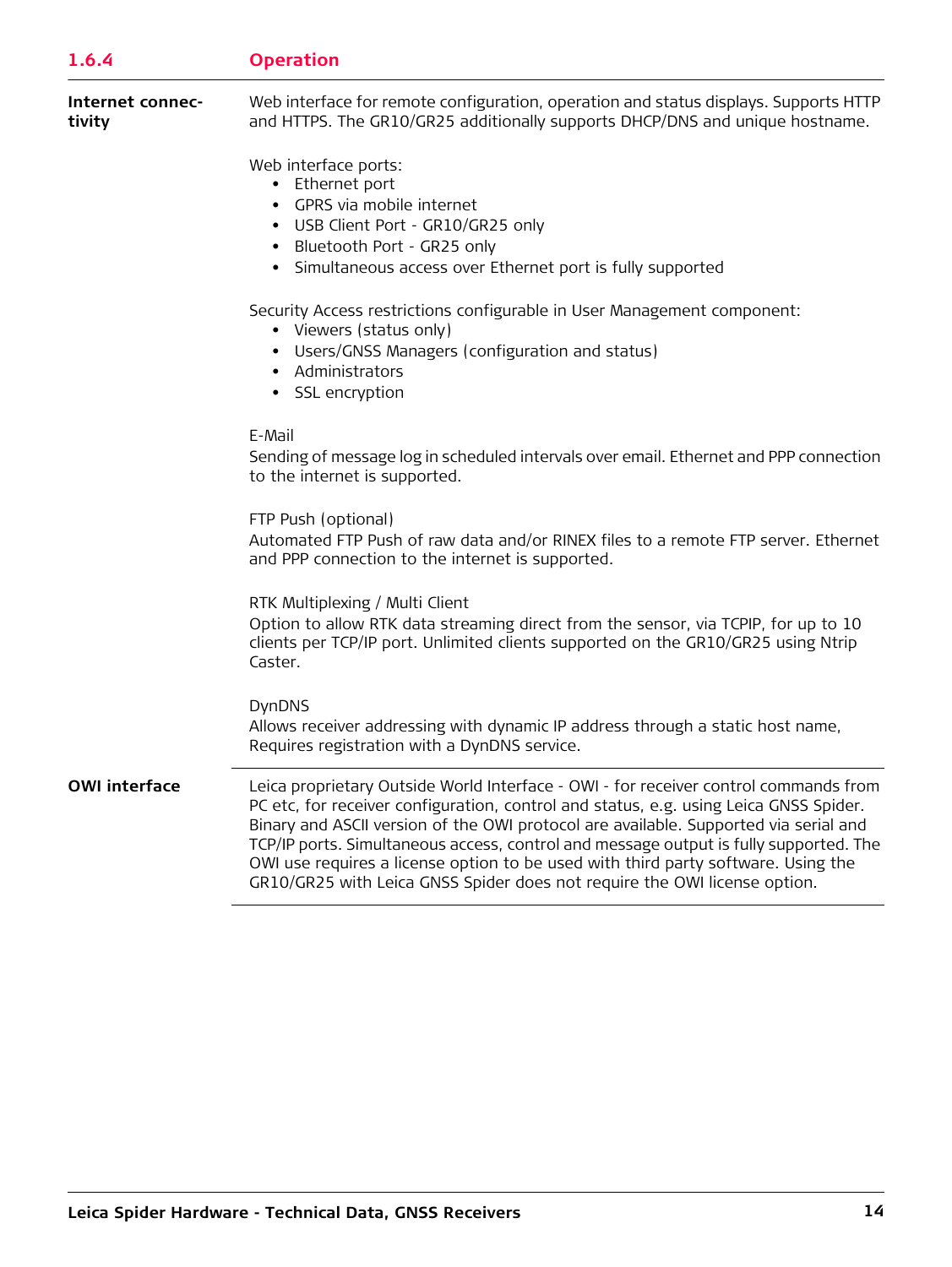# <span id="page-14-1"></span><span id="page-14-0"></span>**1.7 Connectors, Ports and Devices 1.7.1 Connector Ports Overview**

#### **Connector ports GR10**

| <b>Type</b>             | <b>Description</b>                                                   |
|-------------------------|----------------------------------------------------------------------|
| Power                   | 1x Lemo-1 female, 5 pin                                              |
| Serial P1               | 1x Lemo-1 female, 8 pin                                              |
| <b>GNSS Antenna</b>     | 1x TNC female                                                        |
| Communication Slot port | 1x UART Serial/USB for removable internal communica-<br>tion devices |
| P3 Slot-in Antenna      | 1x TNC female                                                        |
| External Oscillator     | 1x MMCX female, 24QMA-50-2-3/133,5/10 Mhz                            |
| Ethernet                | 1x RJ45 ruggedised, 10/100 Mbit                                      |
| <b>USB</b>              | USB client (Mini B)                                                  |

#### **GR25**

| <b>Type</b>             | <b>Description</b>                                                   |
|-------------------------|----------------------------------------------------------------------|
| Power                   | 1x Lemo-1 female, 5 pin                                              |
| Serial P1               | 1x Lemo-1 female, 8 pin                                              |
| Serial P2 / Event       | 1x Lemo-1 female, 8 pin                                              |
| Communication Slot port | 1x UART Serial/USB for removable internal communica-<br>tion devices |
| GNSS Antenna            | 1x TNC female                                                        |
| P3 Slot-in Antenna      | 1x TNC female                                                        |
| External Oscillator     | 1x MMCX female, 24QMA-50-2-3/133,5/10 Mhz                            |
| Ethernet                | 1x RJ45 ruggedised, 10/100 Mbit                                      |
| <b>PPS</b>              | 1x Lemo ERN.OS.250.CTL                                               |
| USB.                    | USB client (Mini B)                                                  |
| USB Host                | Standard Type A                                                      |
| Bluetooth/WLAN antenna  | SMA Male                                                             |

#### **Data Links**

|                                                 | GR10 | GR <sub>25</sub> |
|-------------------------------------------------|------|------------------|
| Serial ports (incl. one Slot-In<br>device port) |      |                  |
| TCP/IP ports*                                   | 20   | 20               |
| Bluetooth (Serial)                              |      |                  |
| Simultaneous data streams                       | 20   | 20               |
| Concurrent RTK formats                          | 10   |                  |

\* Using any available hardware interface (Ethernet, WLAN, Bluetooth, USB, mobile device internet).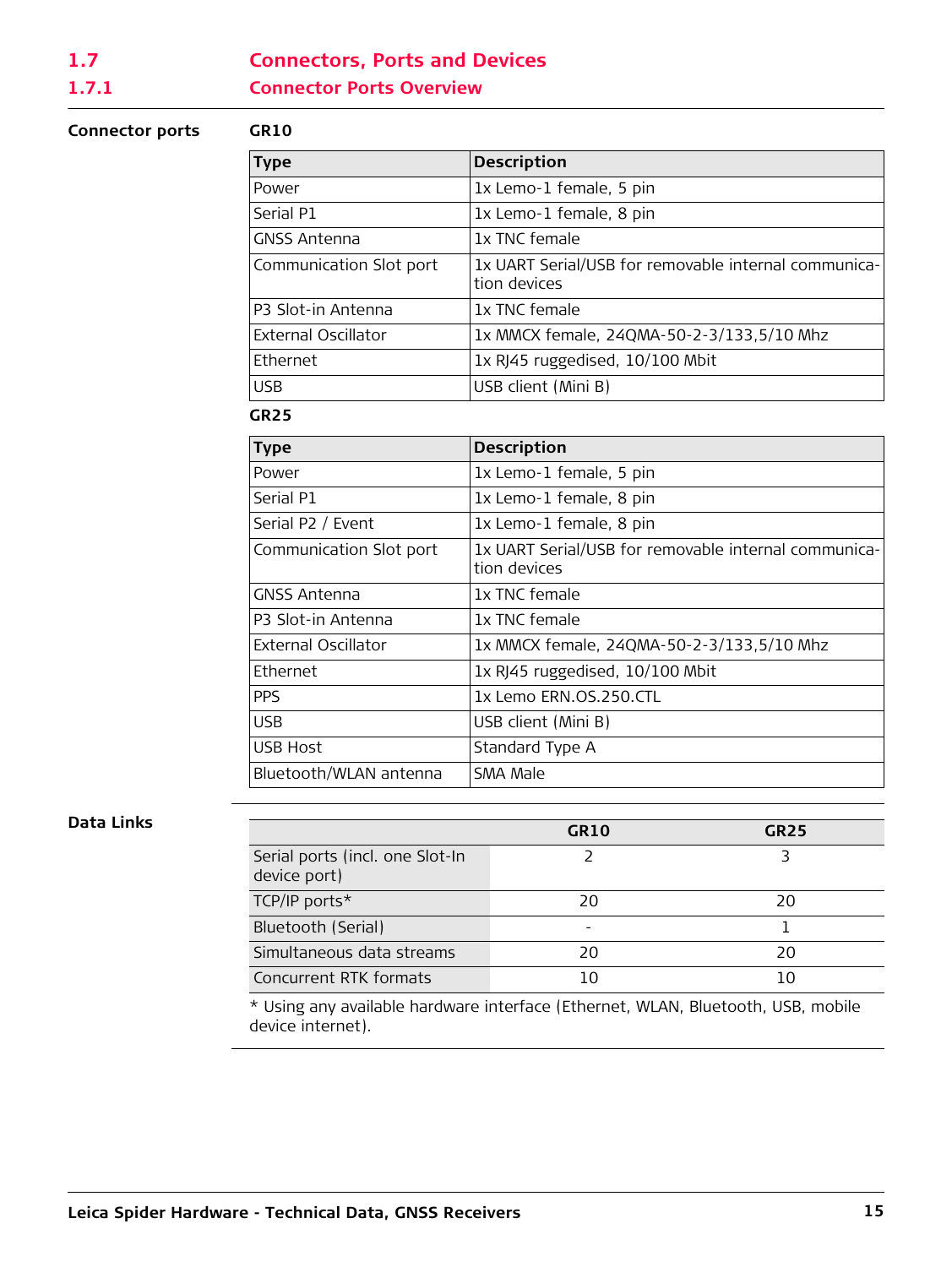<span id="page-15-0"></span>

| <b>GNSS Antenna</b>     | <b>All receivers</b>                                                                                                  |                                                                                                                                                                                                                                                      |
|-------------------------|-----------------------------------------------------------------------------------------------------------------------|------------------------------------------------------------------------------------------------------------------------------------------------------------------------------------------------------------------------------------------------------|
|                         | Connector<br>Output voltage<br>Maximum output current<br>Maximum cable loss<br>Recommended antennas<br>Other antennas | TNC female<br>5.0 v DC nominal<br>150 mA<br>12 dB<br>AR25 / AR20 / AR10 / AS10<br>Older legacy Leica antennas and some third-party<br>antennas can also be used. Third-party antennas might<br>require an additional inline amplifier or attenuator. |
| Power port              | <b>All receivers</b>                                                                                                  |                                                                                                                                                                                                                                                      |
|                         | Description<br>Connector                                                                                              | 5 pin LEMO supporting dual power inputs<br>LEMO-1, 5 pin, LEMO HMG.1B.306.CLNP                                                                                                                                                                       |
| <b>Ethernet network</b> | <b>All receivers</b>                                                                                                  |                                                                                                                                                                                                                                                      |
| interface               | IEEE Standards:                                                                                                       | 802.3 10BASE-T Ethernet<br>802.3u 100BASE-TX Fast Ethernet<br>802.3 Auto-negotiation                                                                                                                                                                 |
|                         | Link Speed:<br>Protocol:                                                                                              | 10/100 MB, Half/Full Duplex<br>CSMA/CD                                                                                                                                                                                                               |
|                         | Connector:                                                                                                            | Ruggedised RJ45                                                                                                                                                                                                                                      |
| <b>Bluetooth</b>        | Type:<br>Enhanced Data Rate:                                                                                          | Bluetooth 2.0<br>EDR maximum 2.1 Mbits/s                                                                                                                                                                                                             |
|                         | Connector:                                                                                                            | SMA male                                                                                                                                                                                                                                             |
| <b>WLAN</b>             | Type (single stream):<br>Network authentication:<br>Encryption type:                                                  | IEEE 802.11 bg and n<br>Open, Shared, WPA-PSK (no server), WPA-NONE, WPA,<br>WPA2, WPA2-PSK (no server)<br>Disabled, WEP, TKIP, AES                                                                                                                  |
|                         | Connector:                                                                                                            | SMA male                                                                                                                                                                                                                                             |
| Serial ports            | <b>All receivers</b>                                                                                                  |                                                                                                                                                                                                                                                      |
|                         | Description<br>Default setting<br>Connector (P1/P2/P3)                                                                | 8 pin LEMO supporting 2400-115200 baud, incl. RTS/CTS<br>115200/N/8/1/N<br>LEMO-1, 8 pin, LEMO HMA.1B.308.CLNP                                                                                                                                       |
|                         | <b>P</b><br>0.5A/12V with internal battery<br>with Y-cable!                                                           | Please note, when using external devices the current draw is;<br>1A/12V with external power supply on power port<br>High power radios (PDL:2W, 35W Booster, etc) have to be powered separately                                                       |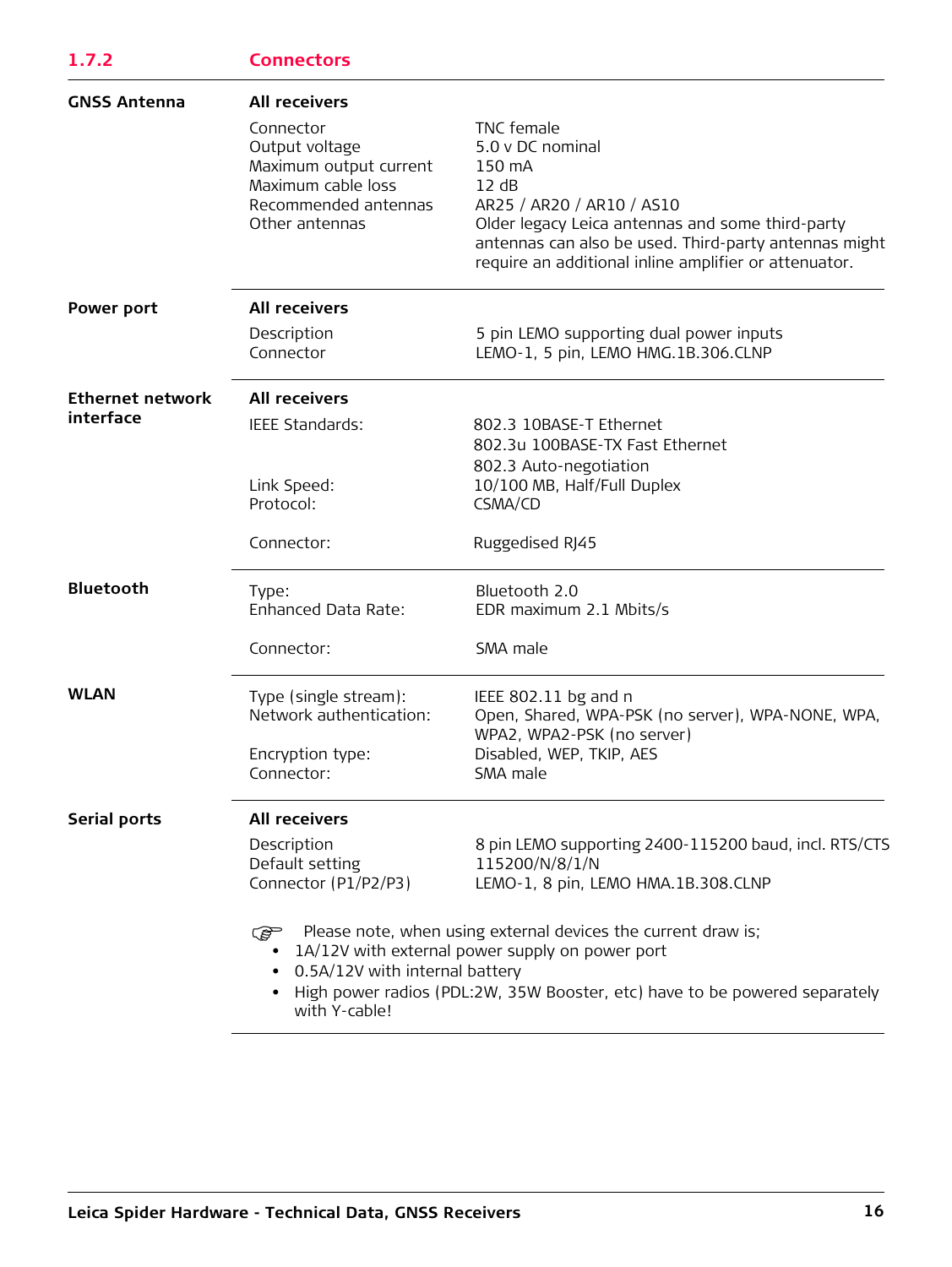| <b>External oscillator</b> | <b>All receivers</b>                                                                                  |                                                                                                                                                                              |  |  |  |
|----------------------------|-------------------------------------------------------------------------------------------------------|------------------------------------------------------------------------------------------------------------------------------------------------------------------------------|--|--|--|
|                            | Frequency:<br>Input impedance:<br>Input VSWR:<br>Signal level:<br>Frequency stability:<br>Wave shape: | 5 MHz or 10 MHz<br>$50\Omega$ nominal<br>2:1 maximum<br>0 dBm minimum to +13.0 dBm maximum<br>+0.5 ppm maximum<br>Sinusoidal                                                 |  |  |  |
|                            | Connector:                                                                                            | MMCX female - 24QMA-50-2-3/133                                                                                                                                               |  |  |  |
|                            | کی ا<br>connecting the cable.<br>كملي                                                                 | On the GR10/GR25, remove the External oscillator port cover before<br>Internal Oscillator aligned to GPS time within 10 ns.                                                  |  |  |  |
| <b>Pulse Per Second</b>    | GR25 only                                                                                             |                                                                                                                                                                              |  |  |  |
| $(PPS)*$                   | Peak<br>Impedance<br>Pulse length                                                                     | $3.3 V = High$<br>50 $\Omega$<br>1 <sub>ms</sub><br>Leading edge coinciding with the beginning of each                                                                       |  |  |  |
|                            | Positive/negative edge<br>Cable connectivity<br>Connector                                             | epoch<br>Selectable via Web interface.<br>Matched with an appropriate impedance of 50 $\Omega$<br>LEMO ERN.OS.250.CTL                                                        |  |  |  |
|                            |                                                                                                       | * PPS pulse typically accurate to 50 ns (120 ns 3 sigma).                                                                                                                    |  |  |  |
| <b>Event input</b>         | GR25 only                                                                                             |                                                                                                                                                                              |  |  |  |
|                            | Pulse type<br>Pulse length<br>Voltage<br>Pin definition<br>Connector                                  | TTL, positive or negative going pulse<br>200 ns at minimum<br>TTL level, $\sim$ 5 V, min. 3.3 V<br>Pin $7 =$ signal, Pin $3 =$ ground<br>LEMO-1, 8 pin, LEMO HMI.1B.308.CLNP |  |  |  |
| <b>USB client port</b>     | GR10/GR25 only                                                                                        |                                                                                                                                                                              |  |  |  |
|                            | <b>USB</b><br>Connector                                                                               | Full Speed USB<br>Mini B                                                                                                                                                     |  |  |  |
| <b>USB host port</b>       | GR25 only:                                                                                            |                                                                                                                                                                              |  |  |  |
|                            | <b>USB</b><br>Connector                                                                               | High Speed USB<br>Standard Type A                                                                                                                                            |  |  |  |
|                            |                                                                                                       |                                                                                                                                                                              |  |  |  |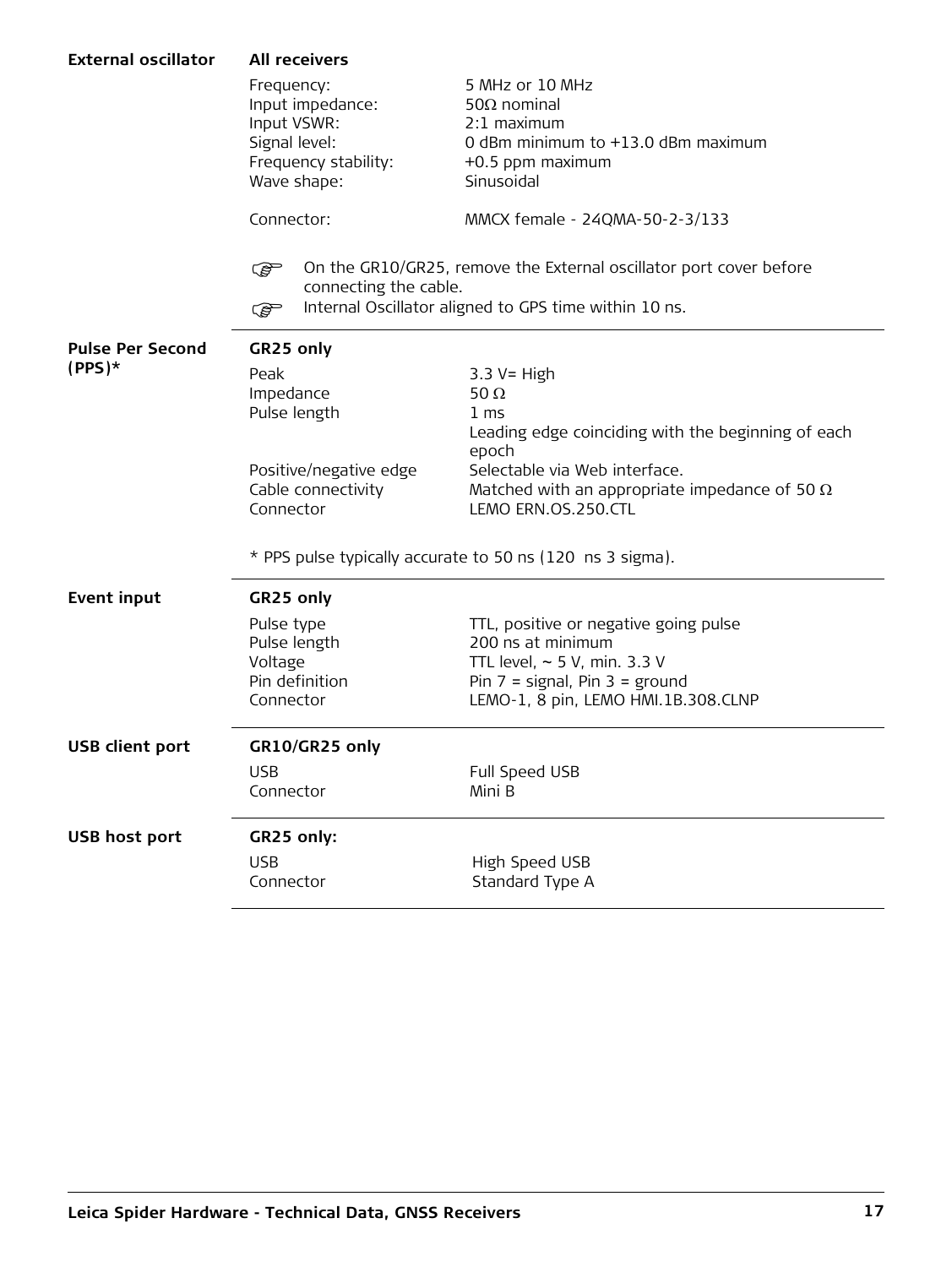<span id="page-17-0"></span>

| 1.7.3                                                  | <b>Communications Devices</b><br>The GR10/GR25 Series support a variety of communications devices. All receivers<br>support the use of external serial devices. Leica Geosystems offers many devices in<br>external ruggedised GFU housing. Additionally, the GR10/GR25 supports the use of<br>removable slot in communication devices. |  |  |
|--------------------------------------------------------|-----------------------------------------------------------------------------------------------------------------------------------------------------------------------------------------------------------------------------------------------------------------------------------------------------------------------------------------|--|--|
| <b>Supported Commu-</b><br>nications devices           |                                                                                                                                                                                                                                                                                                                                         |  |  |
| <b>Supported Radio</b><br>modems                       | • Support of any suitable UFH / VHF radio with RS232 interface and operating in<br>transparent mode<br>• Satelline 3AS in Leica GFU housing, fully sealed and protected, IP67<br>• Pacific Crest PDL in Leica GFU housing, fully sealed and protected, IP67                                                                             |  |  |
| Supported GSM /<br><b>UMTS (HSDPA)</b><br>phone modems | • Support of any suitable GSM / GPRS / UMTS(HSDPA) modem<br>• Siemens MC75 in Leica GFU housing, Quad-Band 850 / 900 / 1800 / 1900 MHz<br>fully sealed and protected, IP67                                                                                                                                                              |  |  |

| <b>Supported CDMA</b><br>phone modems                       | Support of any suitable CDMA modem<br>Multitech MTMMC CDMA in Leica GFU housing, Dual-Band 800 / 900 MHz, 1xRTT,<br>fully sealed and protected, IP67                                                                                                                  |
|-------------------------------------------------------------|-----------------------------------------------------------------------------------------------------------------------------------------------------------------------------------------------------------------------------------------------------------------------|
| <b>Supported Landline</b><br>phone modems                   | Support of any suitable Landline phone modem, based on US Robotics or Courier<br>V.90.                                                                                                                                                                                |
| <b>Supported Slot in</b><br>devices for<br><b>GR10/GR25</b> | • Support of a variety of removable slot in devices on the GR10/GR25<br>Satelline TA11 radio, 403-470 MHz TXO<br>Telit 3G GSM/GPRS/UMTS module, 5-Band 850 / 900 / 1800 / 1900 / 2100 MHz<br>Cinterion MC75i GSM/GPRS/EDGE module, 4-Band 850 / 900 / 1800 / 1900 MHz |
| 1.7.4                                                       | <b>External Controllers</b>                                                                                                                                                                                                                                           |
| <b>GR10/GR25</b>                                            | The GR Series has a built in web server software called RefWorx. Any Web<br>enabled device can be used to configure the GR10/GR25. The CS10/CS15/CS25<br>controllers can be used to configure the GR10/GR25 using built in web browser                                |

<span id="page-17-1"></span>and a USB connection to the GR10/GR25.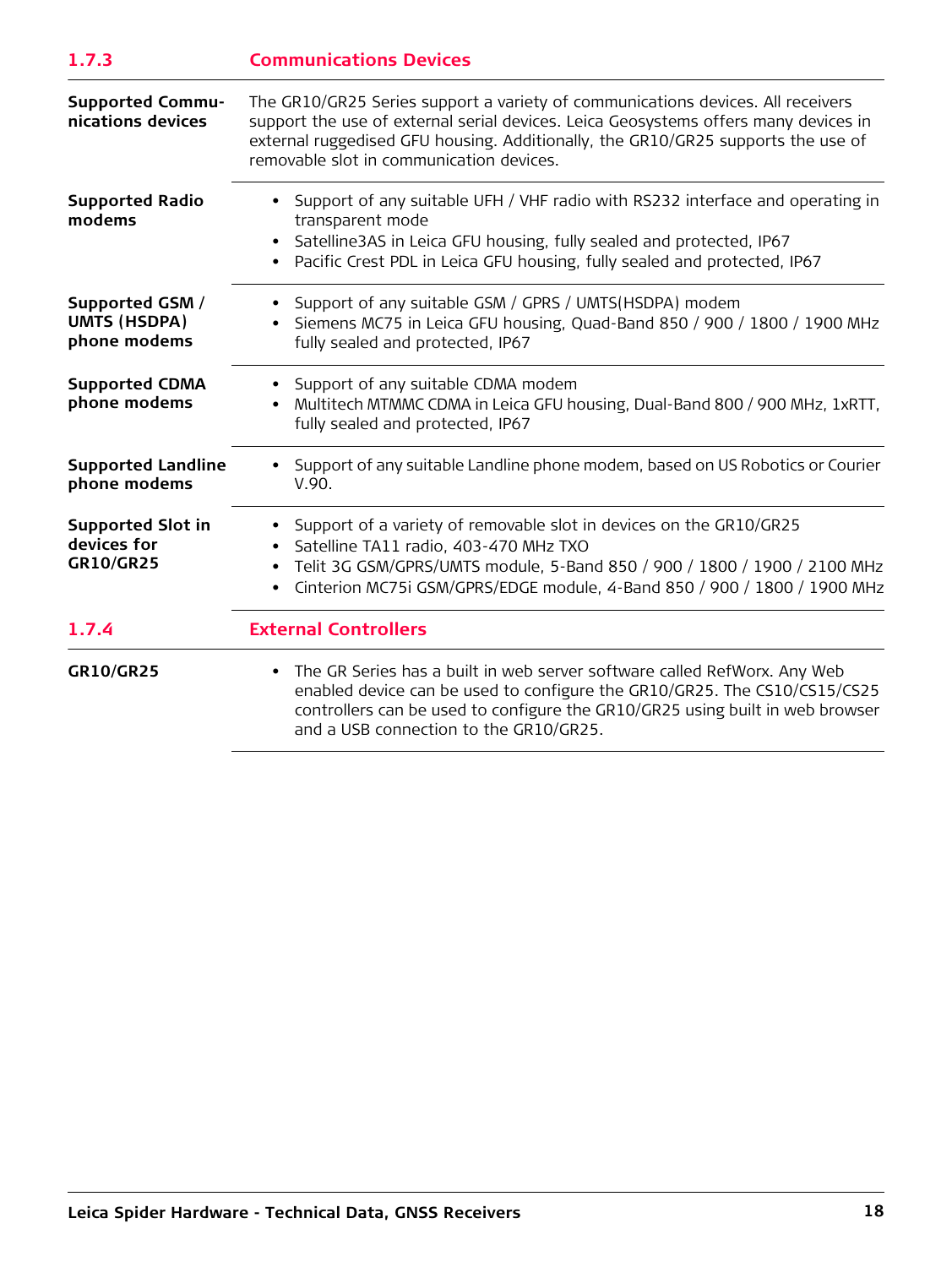# <span id="page-18-0"></span>**1.8 Ethernet Services**

#### **Services**

|                          | <b>GR10</b>   | <b>GR25</b>   |
|--------------------------|---------------|---------------|
| TCP/IP                   |               |               |
| Static IP                |               |               |
| <b>DHCP</b>              |               |               |
| <b>DNS</b>               |               |               |
| Hostname support         |               |               |
| <b>DynDNS</b>            |               |               |
| <b>HTTP</b>              |               |               |
| <b>HTTPS</b>             |               |               |
| User defined HTTP port   |               |               |
| User defined HTTPS port  |               |               |
| Secure SSL               |               |               |
| Custom SSL certificates  |               |               |
| FTP Server               |               |               |
| User defined FTP ports   |               |               |
| Passive mode FTP         |               |               |
| Active mode FTP          |               |               |
| Simultaneous FTP clients | 6             | 6             |
| Anonymous FTP            |               |               |
| FTP push                 | $Q/\bullet^*$ | $Q/\bullet^*$ |
| File download via HTTP   |               |               |
| <b>SNMP</b>              |               |               |
| TCP/IP server            |               |               |
| TCP/IP client            |               |               |
| NTRIP server (source)    |               |               |
| NTRIP client             |               |               |
| NTRIP caster             | $\mathsf{O}$  | $\mathsf{O}$  |
| TCP/IP over USB          |               |               |
| Web interface event log  |               |               |
| Email alerts             |               |               |

• Standard O Optional - Not Available

\* For the GR10/GR25 Basic FTP push is optional. For all other GR10/GR25 models FTP is standard.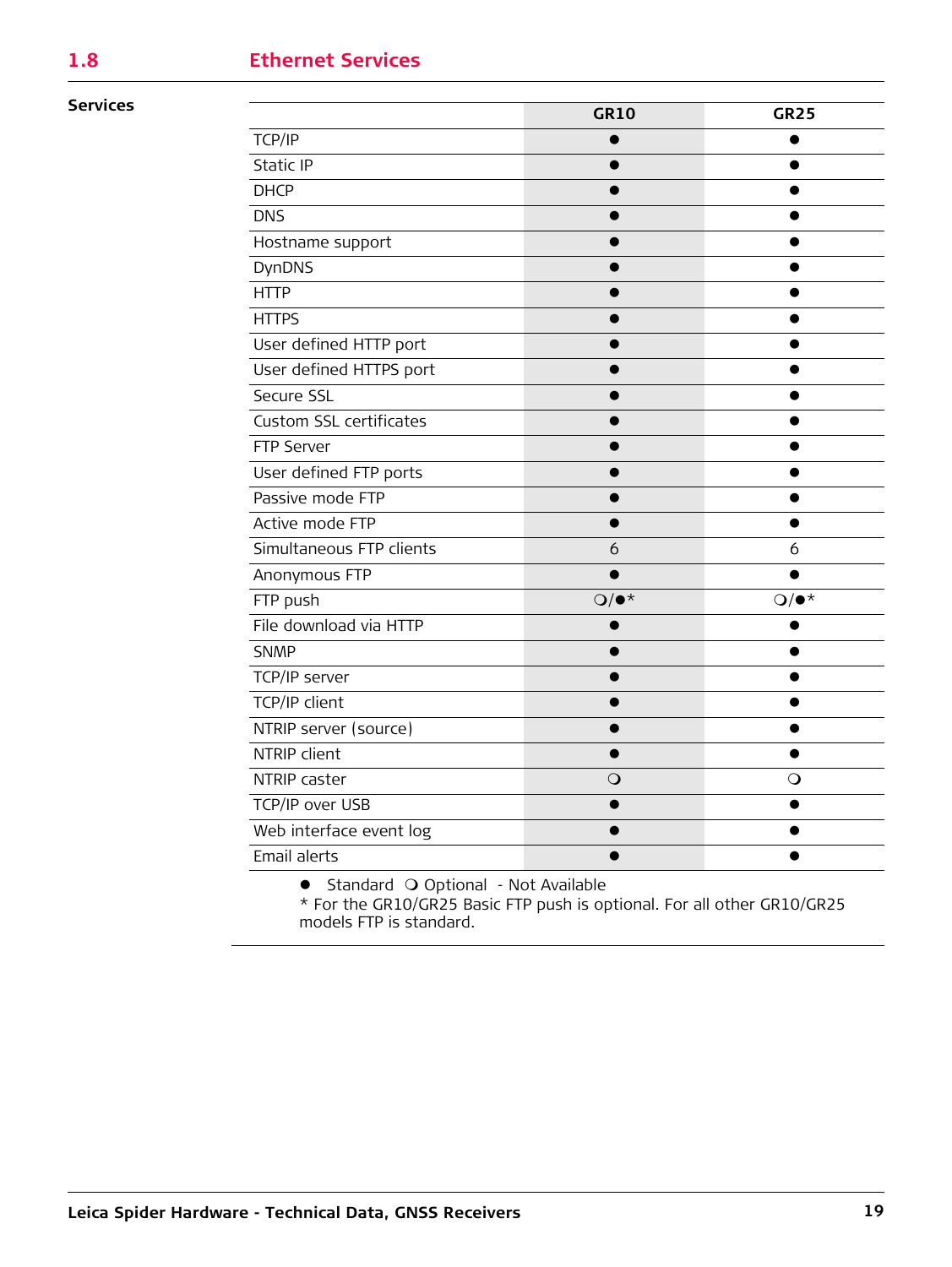# <span id="page-19-0"></span>**1.9 Weight & Dimensions**

**Dimensions** The dimensions are given for the housing without the sockets.

| <b>Type</b>               | Length [mm] | Width [mm] | Thickness [mm] |
|---------------------------|-------------|------------|----------------|
| GR10/GR25                 | 210         | 190        | 78             |
| GR10/GR25 with<br>bumpers | 220         | 200        | 94             |

**Weight**

GR10: 1.50 kg (without bumpers), 1.67 kg (with bumpers) GR25: 1.84 kg (without bumpers), 2.29 kg (with battery and bumpers)

# <span id="page-19-1"></span>**1.10 Environmental Specifications**

**Environmental specifications** Environmental specifications apply to the receiver including all connectors on the back panel.

#### **Temperature**

| <b>Type</b>      | Operating temperature [°C] | Storage temperature [°C] |
|------------------|----------------------------|--------------------------|
| All receivers    | -40 to +65                 | -40 to +80               |
| ı Leica SD cards | l-40 to +85                | -40 to +85               |

Compliance with ISO9022-10-08, ISO9022-11-special, MIL-STD-810G - 502.5-II, MIL-STD-810G - 501.5-II (operating) and MIL-STD-810G - 502.5-I, MIL-STD-810G - 501.5- I (storage).

#### **Protection against water, dust and sand**

| <b>Type</b>   | Protection                                  |  |
|---------------|---------------------------------------------|--|
| All receivers | IP67 (IEC 60529) and MIL-STD-810G - 512.5-I |  |
|               | Dust tight                                  |  |
|               | Protected against water jets                |  |
|               | Waterproof to 1 m temporary immersion       |  |

#### **Humidity**

| <b>Type</b>   | Protection                                                                                                     |
|---------------|----------------------------------------------------------------------------------------------------------------|
| All receivers | Up to 100 %                                                                                                    |
|               | Compliance with ISO9022-13-06, ISO9022-12-04 and MIL-<br>STD-810G - 507.5-I                                    |
|               | The effects of condensation are to be effectively counter-<br>acted by periodically drying out the instrument. |

#### **Vibration**

| Type          | <b>Protection</b>                                                                                               |
|---------------|-----------------------------------------------------------------------------------------------------------------|
| All receivers | Withstands strong vibration during operation, compliance<br>Iwith ISO9022-36-08 and MIL-STD-810G - 514.6-Cat.24 |

#### **Drops**

| <b>Type</b>   | Protection                             |
|---------------|----------------------------------------|
| All receivers | Withstands 1 m drop onto hard surfaces |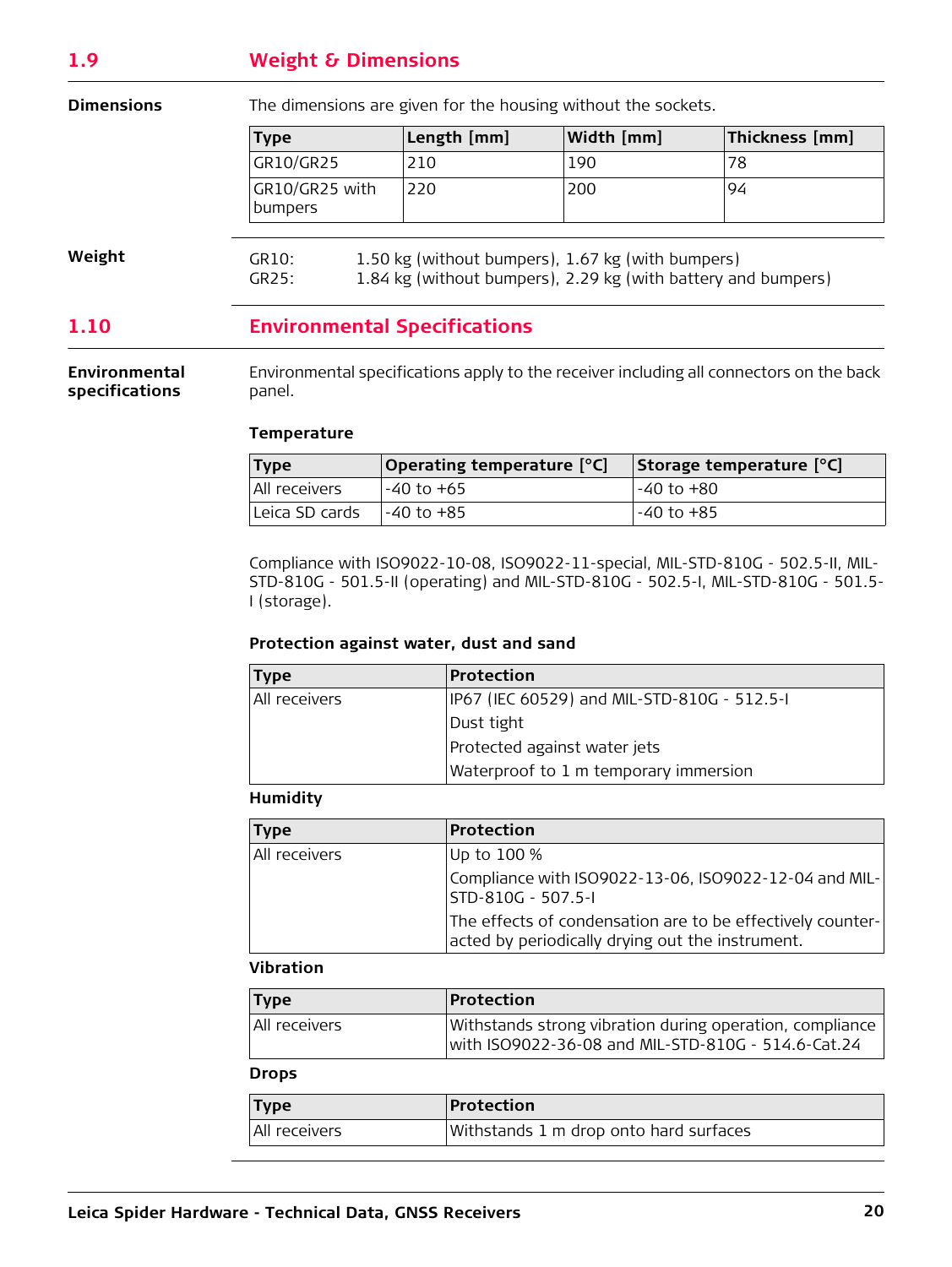<span id="page-20-0"></span>

| 1.11                     | <b>Power &amp; Electrical Certifications</b>                                                                                                                                         |                                                              |                                                        |                                                                                                                                                                           |  |
|--------------------------|--------------------------------------------------------------------------------------------------------------------------------------------------------------------------------------|--------------------------------------------------------------|--------------------------------------------------------|---------------------------------------------------------------------------------------------------------------------------------------------------------------------------|--|
| <b>Operating times</b>   | Designed for continuous operation.                                                                                                                                                   |                                                              |                                                        |                                                                                                                                                                           |  |
| <b>Supply voltage</b>    | <b>All receivers</b>                                                                                                                                                                 | Nominal 24 V DC, voltage range 10.5 V - 28 V DC              |                                                        |                                                                                                                                                                           |  |
| <b>Power consumption</b> | GR10<br>GR <sub>25</sub>                                                                                                                                                             | 3.5 W typically, 24 V@150 mA<br>3.1 W typically, 24 V@150 mA |                                                        |                                                                                                                                                                           |  |
| Power supply             | <b>All receivers</b><br>Dual input                                                                                                                                                   |                                                              |                                                        |                                                                                                                                                                           |  |
|                          | power source.                                                                                                                                                                        |                                                              |                                                        | Up to two external power sources can be connected simultaneously. For the GR25, it<br>is possible to configure one as the primary power input and the other as the backup |  |
| <b>Batteries</b>         |                                                                                                                                                                                      |                                                              | <b>GR10</b>                                            | <b>GR25</b>                                                                                                                                                               |  |
|                          | Battery internal                                                                                                                                                                     |                                                              |                                                        | $\bullet$                                                                                                                                                                 |  |
|                          | Battery external                                                                                                                                                                     |                                                              | ●                                                      |                                                                                                                                                                           |  |
|                          | Internal charger                                                                                                                                                                     |                                                              |                                                        |                                                                                                                                                                           |  |
|                          | Type                                                                                                                                                                                 |                                                              |                                                        | <b>GEB242</b>                                                                                                                                                             |  |
|                          | <b>Internal</b>                                                                                                                                                                      |                                                              |                                                        |                                                                                                                                                                           |  |
|                          | Type (GEB242)<br>Rechargeable Li-Ion battery.                                                                                                                                        |                                                              |                                                        |                                                                                                                                                                           |  |
|                          | Voltage<br>Capacity                                                                                                                                                                  | 14.8 V                                                       | GEB242: 5.8 Ah/85.8 Wh                                 |                                                                                                                                                                           |  |
|                          | Weight                                                                                                                                                                               | $0.41$ kg                                                    |                                                        |                                                                                                                                                                           |  |
|                          | Operation time                                                                                                                                                                       |                                                              | Powers receiver plus antenna for up to 22 / 27 hours.  |                                                                                                                                                                           |  |
|                          | <b>External</b>                                                                                                                                                                      |                                                              |                                                        |                                                                                                                                                                           |  |
|                          | Type (GEB171)                                                                                                                                                                        | Rechargeable NiCd.                                           |                                                        |                                                                                                                                                                           |  |
|                          | Voltage<br>Capacity                                                                                                                                                                  | 12 V<br>9.0 Ah/108 Wh                                        |                                                        |                                                                                                                                                                           |  |
|                          | Weight                                                                                                                                                                               | $2.1$ kg                                                     |                                                        |                                                                                                                                                                           |  |
|                          | Operation time                                                                                                                                                                       |                                                              | Powers receiver plus antenna for about 27 to 35 hours. |                                                                                                                                                                           |  |
| <b>Certifications</b>    | Compliance to<br>FCC, CE<br>Local approvals (as IC Canada, C-Tick Australia, Japan, China)<br><b>RoHS</b><br>REACH http://www.leica-geosystems.com/en/Reach-<br>Compliance_79929.htm |                                                              |                                                        |                                                                                                                                                                           |  |
|                          |                                                                                                                                                                                      |                                                              |                                                        |                                                                                                                                                                           |  |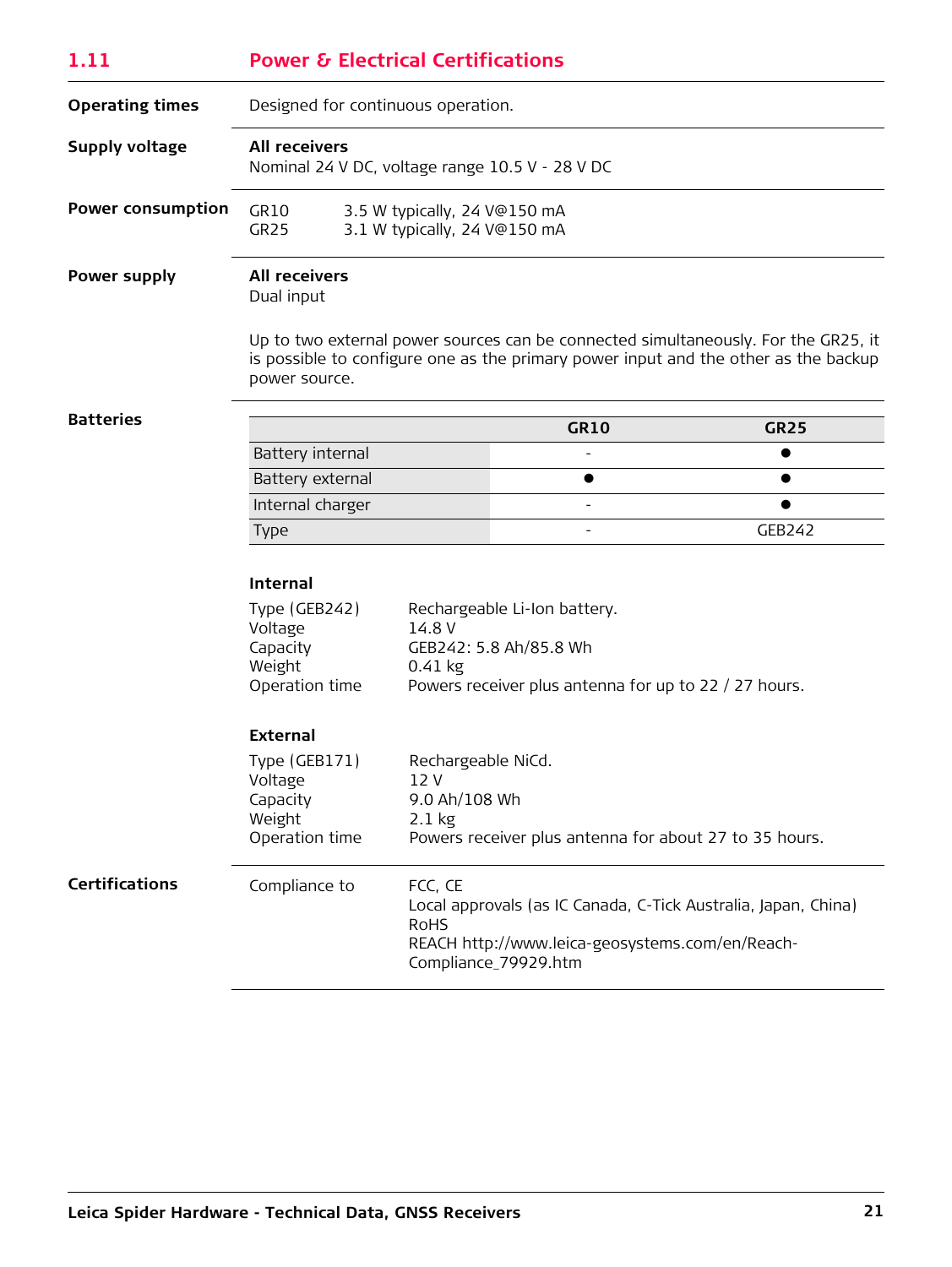<span id="page-21-0"></span>**Description and use** The antenna is selected for use based upon the application. The table gives a description and the intended use of the individual antennas.

| <b>Type</b>      | <b>Description</b>                                                                                                                                      | <b>Use</b>                                                                                                                                                                                                      |
|------------------|---------------------------------------------------------------------------------------------------------------------------------------------------------|-----------------------------------------------------------------------------------------------------------------------------------------------------------------------------------------------------------------|
| AR <sub>25</sub> | Dorne & Margolin GPS, GLONASS,<br>Galileo, BeiDou, QZSS antenna<br>element with 3D choke ring<br>ground plane. Optional protec-<br>tive radome.         | High end applications, including all refer-<br>ence station and monitoring.<br>Especially good for scientific studies<br>where excellent low elevation tracking is<br>required.                                 |
| AR20             | GPS, GLONASS, Galileo, BeiDou,<br>QZSS reference station and<br>monitoring antenna with gold<br>choke ring ground plane.<br>Optional protective radome. | High end applications, including all refer-<br>ence station and monitoring.<br>Especially suited for Network RTK,<br>where excellent multipath rejection and<br>the best phase centre stability is<br>required. |
| AR10             | GPS, GLONASS, Galileo, BeiDou,<br>QZSS reference station and<br>monitoring antenna with large<br>ground plane and built-in<br>radome.                   | General use for standard and high accu-<br>racy reference station and monitoring<br>applications.                                                                                                               |
| AS10             | Compact geodetic GPS,<br>GLONASS, Galileo, BeiDou, QZSS<br>antenna with built-in ground<br>plane.                                                       | Standard network RTK and monitoring<br>applications.                                                                                                                                                            |

| <b>Dimensions</b> | <b>Type</b>                                                                 | <b>AR25</b>                                                                                                      | <b>AR20</b>         | <b>AR10</b>       | <b>AS10</b>       |
|-------------------|-----------------------------------------------------------------------------|------------------------------------------------------------------------------------------------------------------|---------------------|-------------------|-------------------|
|                   | Height                                                                      | 20.0 cm                                                                                                          | $16.3 \text{ cm}$   | $14.0 \text{ cm}$ | $6.2 \text{ cm}$  |
|                   | <b>Diameter</b>                                                             | 38.0 cm                                                                                                          | $32.0 \, \text{cm}$ | $24.0 \text{ cm}$ | $17.0 \text{ cm}$ |
| Connector         | AR25:<br>AR20:<br>AR10:<br>AS10:                                            | N-Type female, with TNC adapter supplied<br>N-Type female, with TNC adapter supplied<br>TNC female<br>TNC female |                     |                   |                   |
| Mounting          | All antennas:                                                               | 5/8" Whitworth Thread                                                                                            |                     |                   |                   |
| Weight            | AR25:<br>AR <sub>20</sub><br>AR10:<br>$1.1 \text{ kg}$<br>AS10:<br>$0.4$ kg | 8.1 kg, radome 1.1 kg<br>5.9 kg, radome 0.9 kg                                                                   |                     |                   |                   |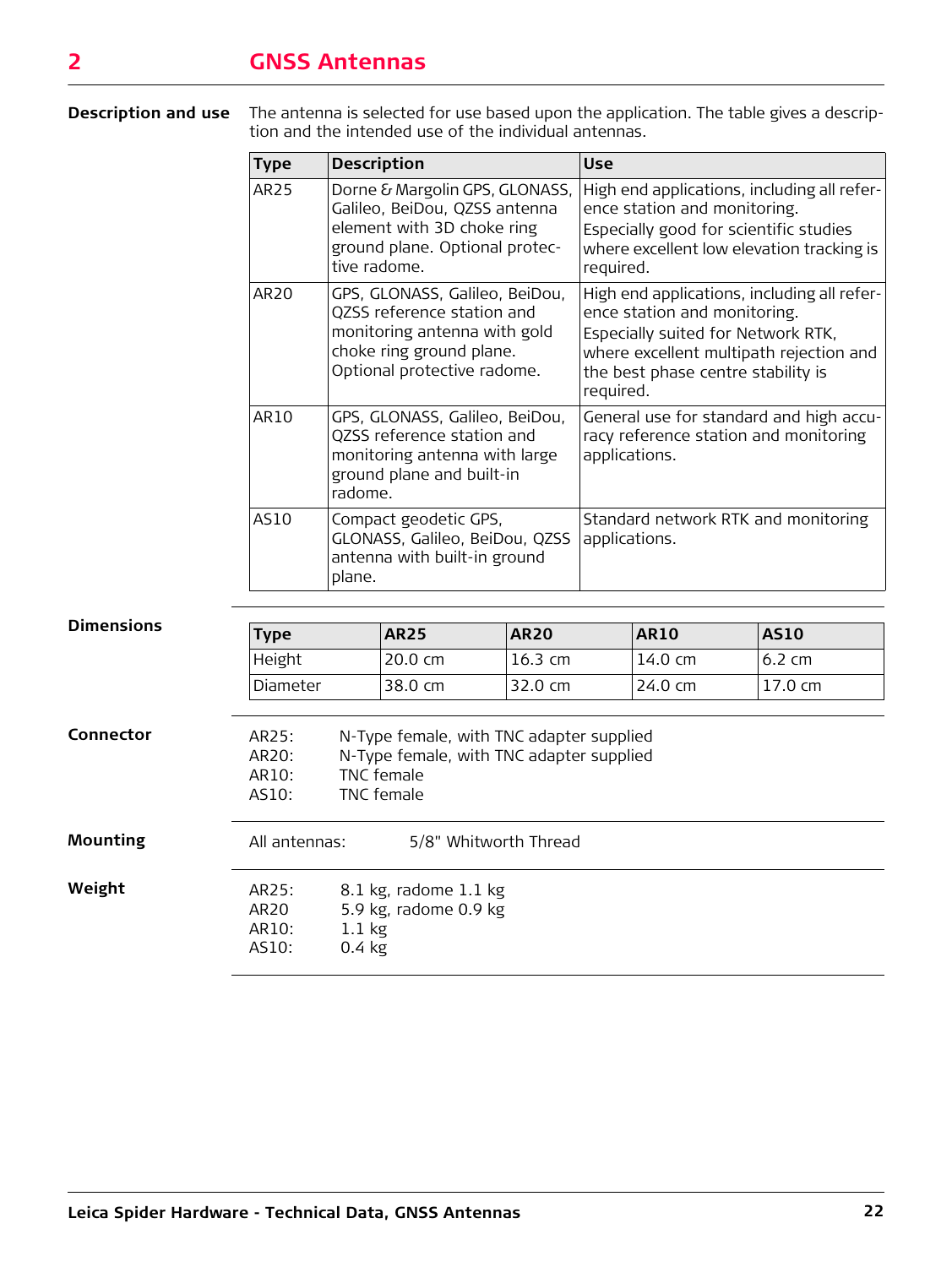#### **Electrical data**

| <b>Type</b>                        | <b>AR25</b>                                     | <b>AR20</b>                                                         | <b>AR10</b>                                     | <b>AS10</b>                                 |
|------------------------------------|-------------------------------------------------|---------------------------------------------------------------------|-------------------------------------------------|---------------------------------------------|
| <b>Voltage</b>                     | 3.3 V to<br>12 V DC                             | 3.3 V to<br>12 V DC                                                 | 3.3 V to<br>12 V DC                             | $4.5V$ to<br>18 V DC                        |
| Current                            | $100 \text{ mA}$ max                            | 100 mA maxl                                                         | 100 mA maxl                                     | 35 mA typical                               |
| <b>Frequency</b>                   |                                                 |                                                                     |                                                 |                                             |
| GPS:                               | L1, L2<br>(including L2C),<br>L5.               | L1, L2<br>(including L2C),<br>L5.                                   | L1, L2<br>(including L2C),<br>L5.               | L1, L2<br>(including L2C),<br>L5.           |
| GLONASS:                           | L1, L2, L3.                                     | L1, L2, L3.                                                         | L1, L2, L3.                                     | L1, L2.                                     |
| Galileo:                           | E2-L1-E1, E5a,<br>$E5b, E5a+b$<br>(AltBOC), E6. | E2-L1-E1, E5a,<br>$E5b, E5a+b$<br>(AltBOC), E6.                     | E2-L1-E1, E5a,<br>$E5b, E5a+b$<br>(AltBOC), E6. | E2-L1-E1, E5a,<br>$E5b, E5a+b$<br>(AltBOC). |
| BeiDou:                            | B1, B2, B3.                                     | B1, B2, B3.                                                         | B1, B2, B3.                                     | B1, B2.                                     |
| QZSS                               | L1, L1C, L2C,                                   | L1, L1C, L2C,<br>L5, L1-SAIF, LEX L5, L1-SAIF, LEX L5, L1-SAIF, LEX | L1, L1C, L2C,                                   | L1, L1C, L2C,<br>L5, L1-SAIF                |
| L-Band                             | SBAS, Omni-<br>STAR, Veripos,<br><b>CDSGPS</b>  | SBAS, Omni-<br>STAR, Veripos,<br><b>CDSGPS</b>                      | SBAS, Omni-<br>STAR, Veripos,<br><b>CDSGPS</b>  |                                             |
| Gain (typically)                   | 40 dBi                                          | 29 dBi                                                              | 29 dBi                                          | 27 dBi                                      |
| <b>Noise Figure</b><br>(typically) | $\langle$ 1.2 dBi max                           | < 2 dBi                                                             | < 2 dBi                                         | < 2 dBi                                     |
| <b>Phase center</b><br>stability   | $\langle$ 1 mm                                  | $\langle$ 1 mm                                                      | $\langle$ 1 mm                                  | $\langle$ 1 mm                              |

#### **Environmental specifications**

#### **Temperature**

| <b>Type</b>      | Operating temperature [°C] | Storage temperature [°C] |
|------------------|----------------------------|--------------------------|
| AR25             | $-55$ to $+85$             | ⊩-55 to +90              |
| AR <sub>20</sub> | $-55$ to $+85$             | l-55 to +85              |
| AR10             | -40 to +70                 | l-55 to +85              |
| AS10             | -40 to +70                 | l-55 to +85              |

Operating temperatures in compliance with ISO9022-10-08, ISO9022-11-05 and MIL-STD-810G, Method 502.5-II, MIL-STD-810G, Method 501.5-II

Storage temperatures in compliance with ISO9022-10-08, ISO9022-11-06 and MIL-STD-810G, Method 502.5-I, MIL-STD-810G, Method 501.5-I

#### **Protection against water, dust and sand**

| <b>Type</b>  | <b>Protection</b>                     |
|--------------|---------------------------------------|
| All antennas | IP67 (IEC 60529)                      |
|              | Dust tight                            |
|              | Protected against water jets          |
|              | Waterproof to 1 m temporary immersion |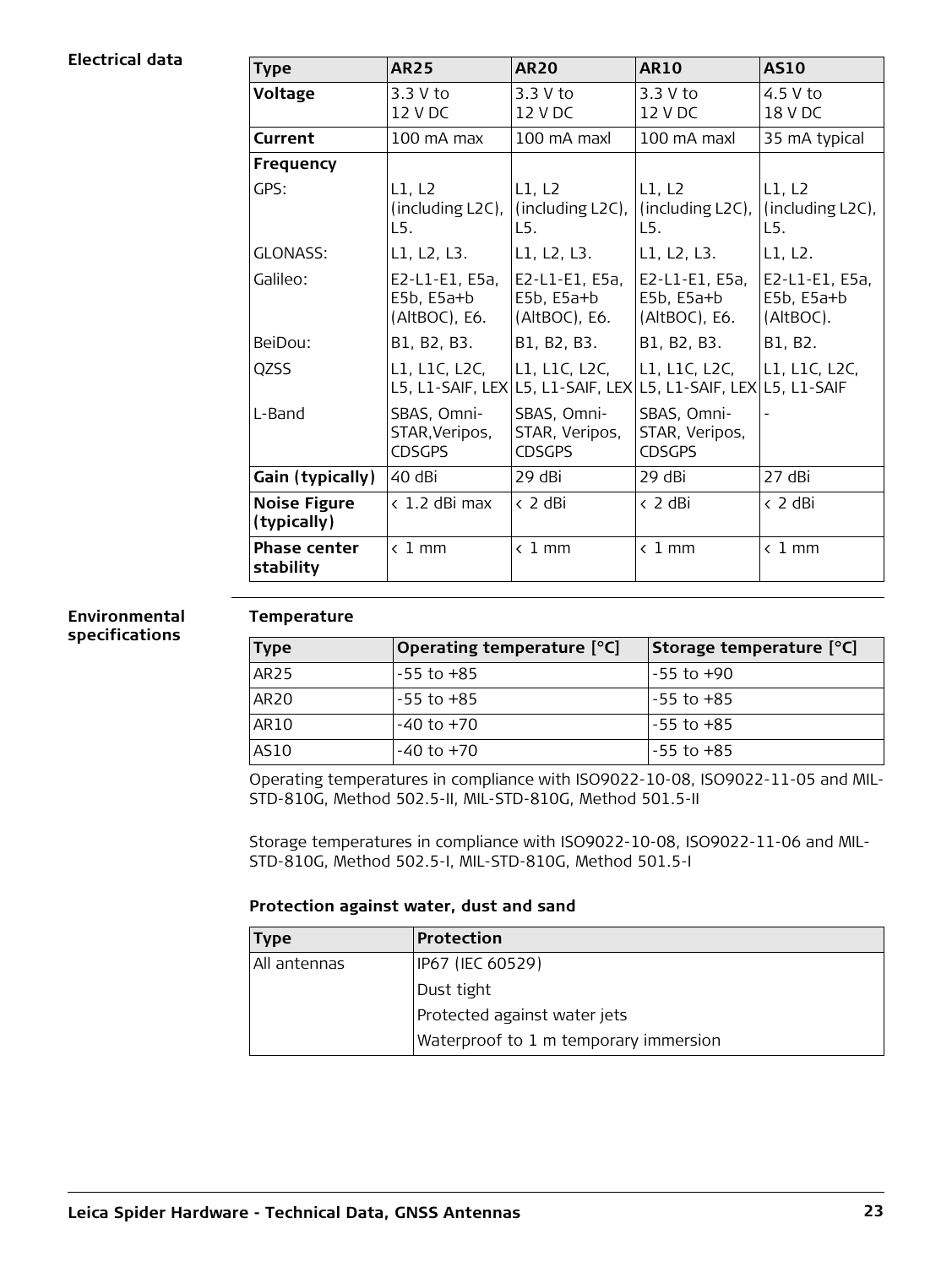## **Humidity**

|                       | <b>Type</b>                                  | <b>Protection</b>                                                                                                                                                      |  |
|-----------------------|----------------------------------------------|------------------------------------------------------------------------------------------------------------------------------------------------------------------------|--|
|                       | All antennas                                 | Up to 100 %                                                                                                                                                            |  |
|                       |                                              | Compliance with ISO9022-13-06, ISO9022-12-04 and MIL-<br>STD-810G Method 507.5-I                                                                                       |  |
|                       |                                              | The effects of condensation are to be effectively counteracted<br>by periodically drying out the antenna.                                                              |  |
| <b>Vibration</b>      | <b>Type</b>                                  | Rating                                                                                                                                                                 |  |
|                       | AR25                                         | ISO9022-36-05, 10-55 Hz; ±0.15 mm, 5 cycles                                                                                                                            |  |
|                       | <b>AR20</b>                                  | ISO9022-36-05, 10-55 Hz; ±0.15 mm, 5 cycles                                                                                                                            |  |
|                       | AR10                                         | ISO9022-36-05, 10-55 Hz; ±0.15 mm, 5 cycles                                                                                                                            |  |
|                       | AS10                                         | ISO9022-36-08 and MIL-STD-810G Method 514.6-Cat.24                                                                                                                     |  |
| <b>Drops</b>          | AR25:                                        | Withstands 0.6 m drop onto hard surfaces (upside down<br>excluded)                                                                                                     |  |
|                       | AR20:                                        | Withstands 1.0 m drop onto hard surfaces (upside down<br>excluded)                                                                                                     |  |
|                       | AR10:                                        | Withstands 1.2 m drop onto hard surfaces                                                                                                                               |  |
|                       | AS10:                                        | Withstands 1.5 m drop onto hard surfaces                                                                                                                               |  |
| Cable length          | Available cable lengths for all antennas (m) |                                                                                                                                                                        |  |
|                       | Coaxial (5mm):<br>Coaxial (11mm):            | 1.2, 2.8 and 10<br>2, 10, 30, 50 and 70                                                                                                                                |  |
| <b>Certifications</b> | Compliance to                                | FCC, CE<br>Local approvals (as IC Canada, C-Tick Australia, Japan,<br>China)<br><b>RoHS</b><br>REACH http://www.leica-geosystems.com/en/Reach-<br>Compliance_79929.htm |  |